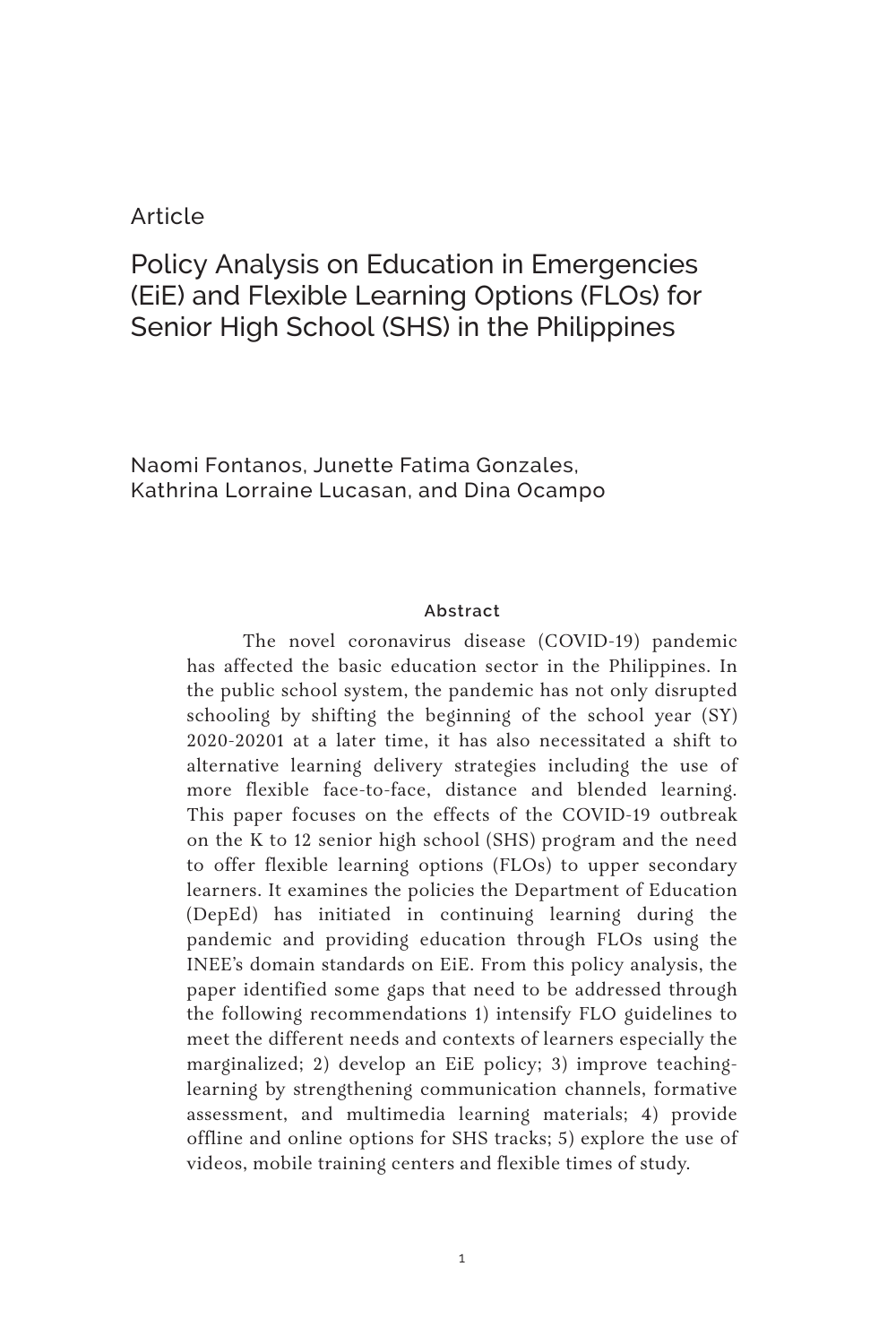#### **Keywords:**

basic education, COVID-19, education in emergencies, flexible learning options, K to 12, senior high school

# Introduction

#### K to 12 Basic Education Program in the Philippines

The Enhanced Basic Education Act of 2013 or Republic Act (RA) 10533 brought about many reforms by integrating successful programs and instituting needed interventions in the basic education system of the Philippines. RA 10533 identifies Kindergarten as the first stage of mandatory formal education, followed by six years of elementary education, and another six years of high school, which is composed of Junior High School (JHS) and Senior High School (SHS) (DepEd 2019a). Putting a premium on student preferences and community needs, the SHS programs provide learners with options by offering four tracks, which are the Academic, Arts and Design, Sports, and Technical-Vocational-Livelihood (TVL) Tracks. Annex A shows the list of SHS subjects per track and strand. Giving students choices in SHS is indicative of building in flexibility in the basic education program. However, this flexibility was not sufficient to meet the challenges imposed by the COVID-19 pandemic.

#### Flexible learning options (FLOs) and ICT integration

The Incheon Declaration for Education 2030 states the need to "provide alternative modes of learning and education for children and adolescents who are not in school at both primary and secondary levels, and put in place equivalency and bridging programs, recognized and accredited by the state" (UNESCO 2015, 38). This ensures education institutions to allow flexibility in both formal and non-formal settings where there are disruptions of classes especially during emergency situations (UNESCO 2015).

Flexible learning is a set of educational approaches and systems concerned with providing learners with increased choice,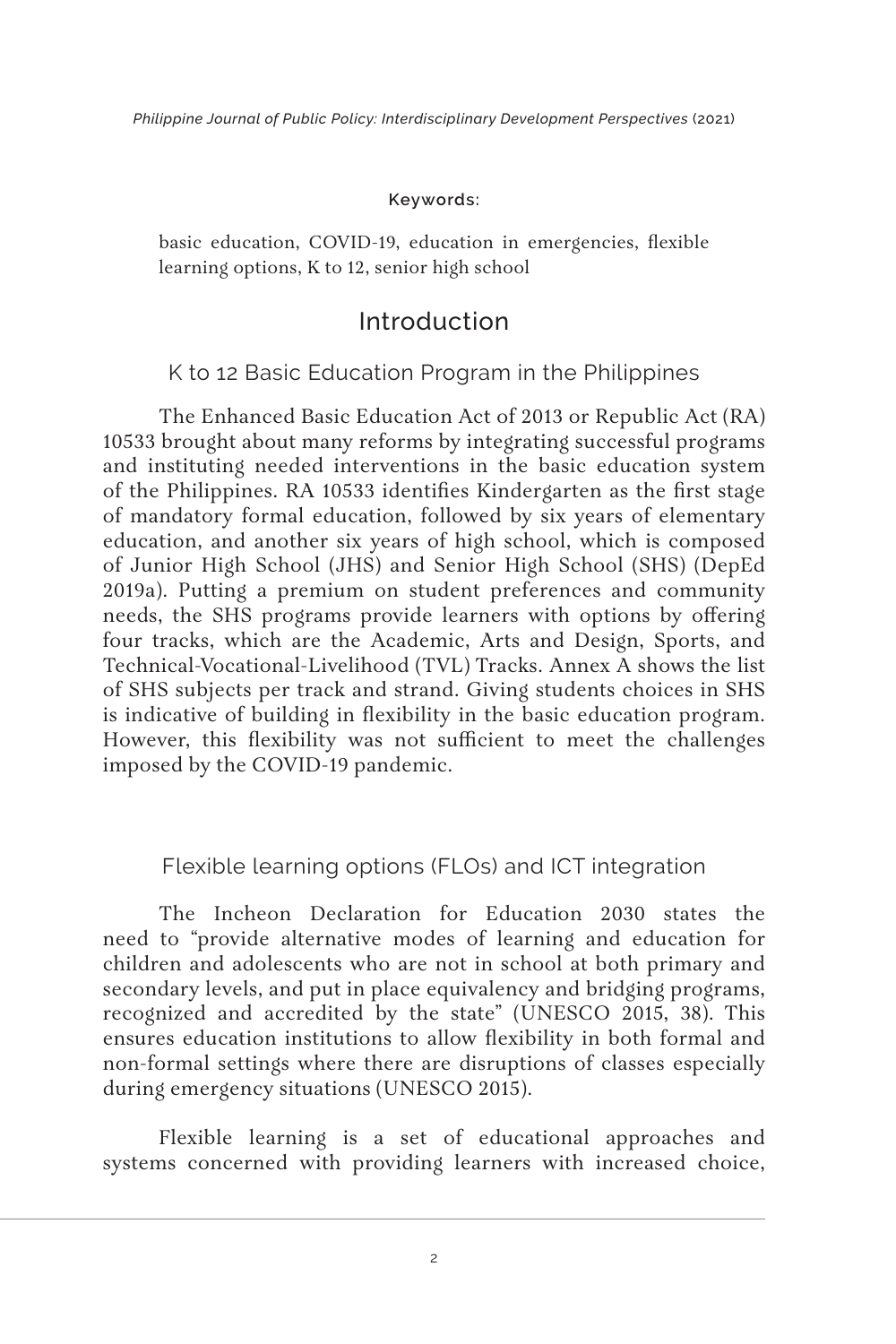convenience, and personalization to suit their needs (Lee and McLoughlin 2010). Gordon (2014) and Ryan and Tilbury (2013) discussed dimensions of flexibility, such as when and where learning occurs, what and how students learn, types of learning resources to be provided, when and how to provide assessments and evaluation, what technologies are appropriate, and what kind of support and services should be provided. Similarly, other studies reflect flexibility in terms of meeting the needs of individual learners, possibility of making learning choices in terms of class times, course content, instructional approach, technology use, learning resources, location, and even requirements for entry or completion dates (Collis, Vingerhoets, and Moonen, 1997; Goode, Willis, Wolf, and Harris 2007).

A significant component of these flexibilities is the use of information and communication technologies (ICTs) for teaching, learning, and administration (Collis, Vingerhoets and Moonen 1997; Goode, Willis, Wolf, and Harris 2007; Ryan and Tilbury 2013; Gordon 2014). ICTs allow learners access to educational resources and provide opportunities for communicating with educators and peers and, in fact, continuation of learning sometimes becomes dependent on these if traditional or regular schooling is not accessible.

In the Philippines, the Department of Education (DepEd) has been offering flexible learning options (FLOs), which it defines as "learning interventions and pathways that are responsive to the needs, context, circumstances, and diversity of learners" (DepEd 2019a, 96). Depending on existing circumstances and resources, FLOs allow flexible schedule, venue, and approach in learning (Fontanos, Gonzales, Lucasan, and Ocampo 2020).

The DepEd started implementing FLOs as separate programs and projects to improve participation rates and reduce the number of students at risk of dropping out. Later on, the DepEd took on some of these projects as regular programs under the Alternative Delivery Modes (ADM) or the Alternative Learning System (ALS) as subsets of FLOs with a specific line-item budget at the different governance levels. ADMs and ALS have proven useful in addressing dropouts in the upper secondary level (Albert, David, and Vizmanos 2018). These programs are implemented in schools and communities to provide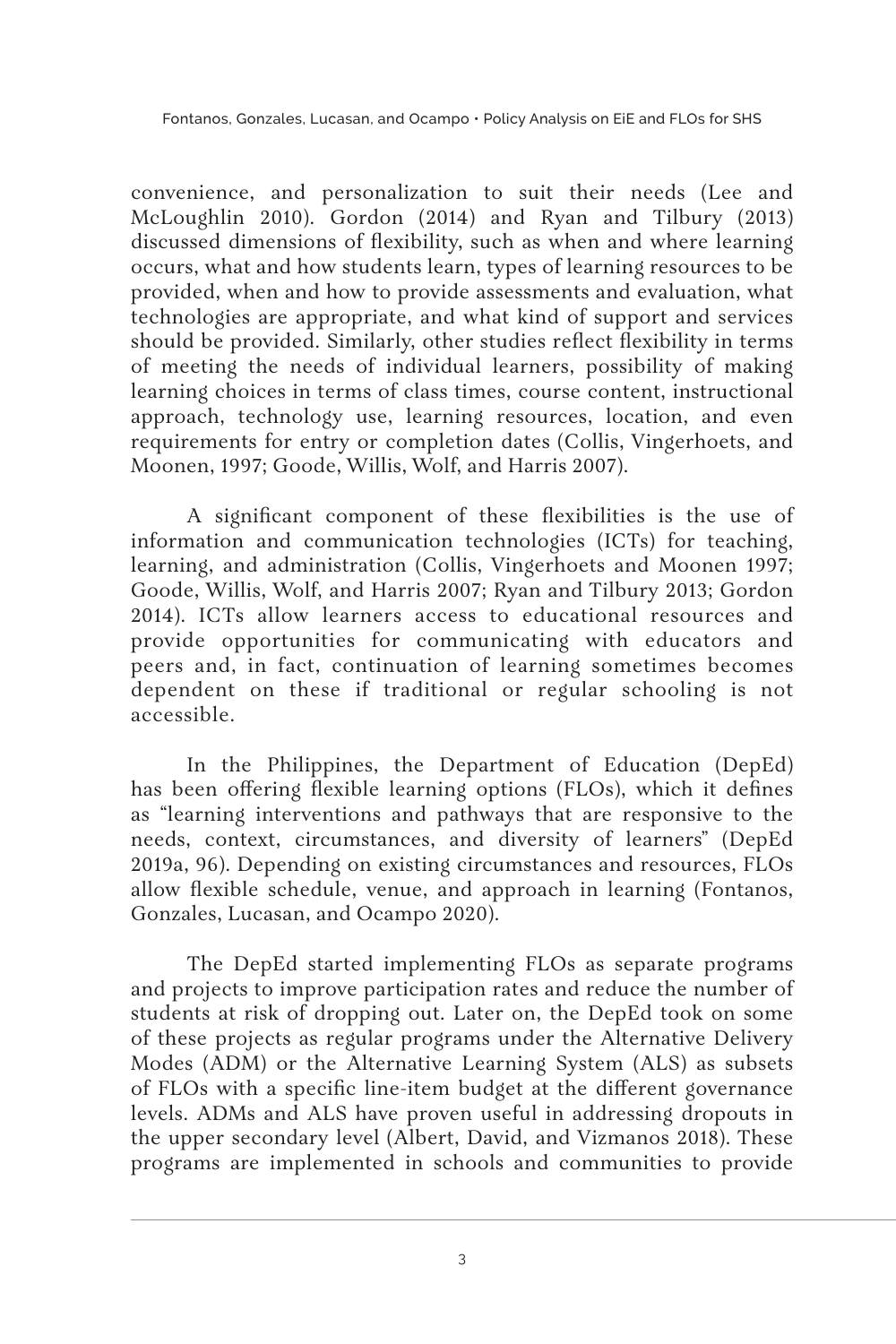access to learners who are not able to go to school for various reasons such as health, economic responsibilities, and disasters.

To meet the needs of individual learners, ADMs do not follow the set-up of a regular classroom but follow the formal K to 12 curriculum and allow learning through *face-to-face learning* where teachers and learners meet in person, *distance learning* where learners have access to learning resources but do self-directed study away from the school, or *blended learning* which combines face-to-face and distance learning (DepEd 2019a). The ALS, on the other hand, makes use of the non-formal curriculum aligned with K to 12.

Various ICTs such as radio, television, and computers and the internet have also been long utilized by the DepEd in various educational programs. These educational technologies have not only been used to support classroom instruction in regular schooling, but also as an important component of flexible learning. ICTs have served as a platform for delivering educational content and for providing ways to communicate with teachers and peers (Fontanos, Gonzales, Lucasan, and Ocampo 2020).

In the past, the DepEd was able to successfully broadcast lessons through radio and television (Rosario 1964; Marinas 2000; Vergel de Dios 2016). These allowed learners, and sometimes parents, to access lessons and study at home even when they are away from school. To ensure quality, learning resources underwent meticulous development involving collaboration of different experts, including a curriculum specialist, scriptwriter, artist, and teacher training expert. The curriculum specialist designed the individual lesson while the script writer turned the lesson into a radio script. The artist created the worksheet while the teacher training expert developed the teacher's guide. However, Rosario-Braid (2020) argues that this setup should not be stand-alone, describing the process as being one-way. As for the Radio-Based Instruction (RBI) program in ALS, learners communicate responses and clarifications about the lesson by sending messages through mobile phones during the airing of the lesson, which became the basis for additional explanations to be aired later on (National Education for All Committee 2010). In other ADMs such as the Open High School Program (OHSP), printed modules or worksheets were distributed to learners to answer at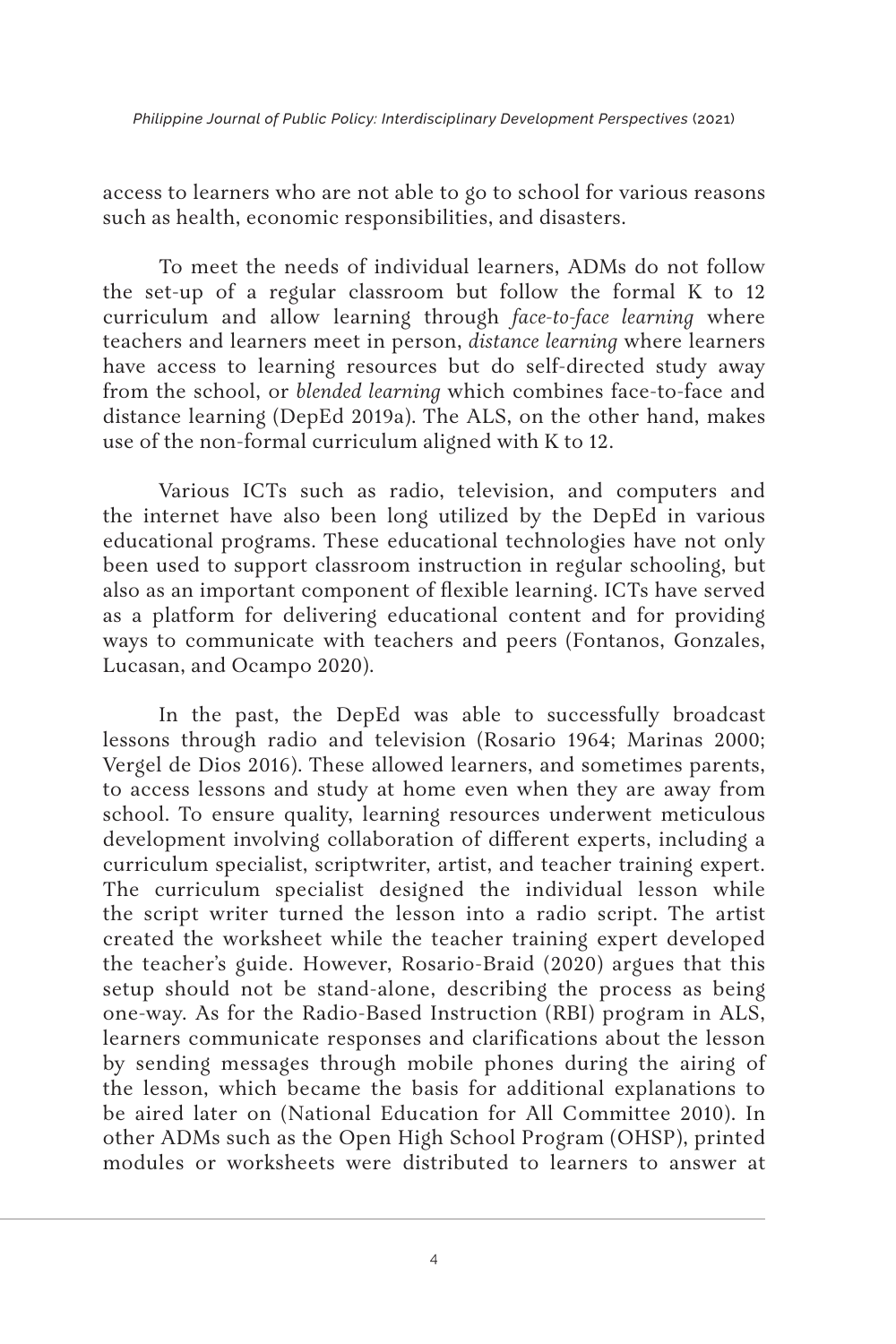home. The accomplished modules were then brought to school and sent back to their teachers for feedback (PIDS 2009).

Eventually, the use of digital technologies and the internet gave more opportunities for accessing learning resources and allowed the teaching-learning process to be more interactive. Digital resources such as e-learning modules and multimedia materials were stored and distributed through flash drives and compact disks (CDs). Later on, using the internet, teachers and learners accessed digital libraries and data repositories such as the Learning Resource Management and Development System (LRMDS) for their lessons (Vergel de Dios 2016). The DepEd also developed a Learning Management System (LMS) to manage online classes facilitated by teachers of the Internet-based Distance Education Program, a subset of OHSP. These teachers were equipped with computers with internet connectivity, web camera, microphone, speakers, and white board for teaching demonstration (DepEd n.d.a). These lessons could be reviewed at a certain time agreed upon by both teachers and learners depending on the circumstances.

Emergencies and the Philippine basic education experience

From 2009 to 2018, the DepEd has reported that a total of 43,810 schools have been affected by natural hazards, and 21,949 schools have experienced the impact of human-induced hazards (DepEd 2019b). Given this, the DepEd has responded to emergency situations at various levels of governance following a comprehensive disaster risk reduction and management (DRRM) framework for basic education. It covers themes on prevention and mitigation, preparedness, response and recovery and rehabilitation (DepEd 2015). At the school level, DRRM plans are integrated in the school improvement plan (SIP). School heads are expected to develop plans on how to prepare for, mitigate, and respond to hazards such as typhoons, earthquakes, fires, and even in wars and violent situations. This includes emergency situations that necessitate the temporary closing of schools and provision of flexible learning options (DepEd, n.d.b.).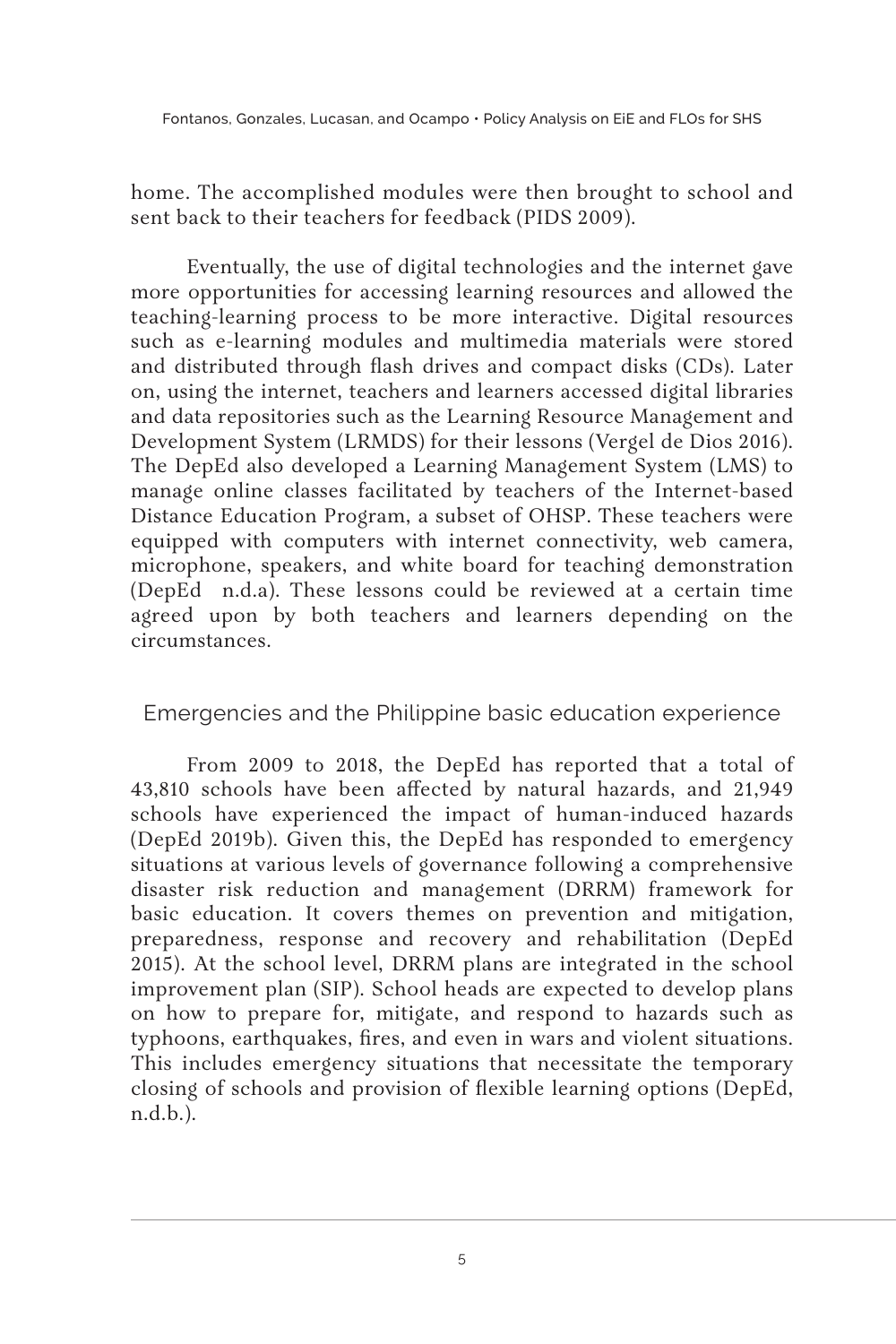In 2015, the DepEd addressed the need for mental health and psychosocial support services (MHPSS) of learners who were affected by typhoon Yolanda/Haiyan. Teachers were trained to provide MHPSS to learners based on a manual developed by DepEd. It contains psychological first aid activities that promote a sense of safety, calm, connectedness, and self- and community efficacy to recover from adversity and traumatic stress. It was a shift from the original DepEd MHPSS framework on critical incident stress debriefing that elicits reactions from survivors on critical incidents to facilitate recovery (Ramos, Hechanova, Caligner, and Bersamin 2015).

# Global impact of the COVID-19 pandemic on basic education delivery

According to the United Nations (UN), the education of a total of 1.58 billion children all over the world has been affected by the novel coronavirus disease (COVID-19) pandemic. This encompasses 94 percent of learners worldwide, across 200 countries (UN 2020). The length of time of the disruption varies, with some countries opting to continue the opening of schools in spite of COVID-19 cases in the country and some opting to close schools immediately to stop its spread.

Moreover, experts warn that the COVID-19 pandemic has a "pile-on effect" particularly on marginalized children. The pandemic not only puts them at-risk for regression in learning but also exposes them to health and well-being risks (Education Cannot Wait, n.d.). Other challenges faced by learners during this pandemic as identified by psychologists are social isolation, family financial concerns, greater childhood adverse experiences, trauma, grief and increased screen time (Song, Wang, Espelage, Fenning, and Jimerson 2020). According to the World Bank (2020), the disruption caused by the pandemic will even worsen the education outcomes across the globe.

In the Philippines, the upper secondary school age (16 to 17 years old) is the most vulnerable to dropping out, having had the highest number of out-of-school children from 2014–2017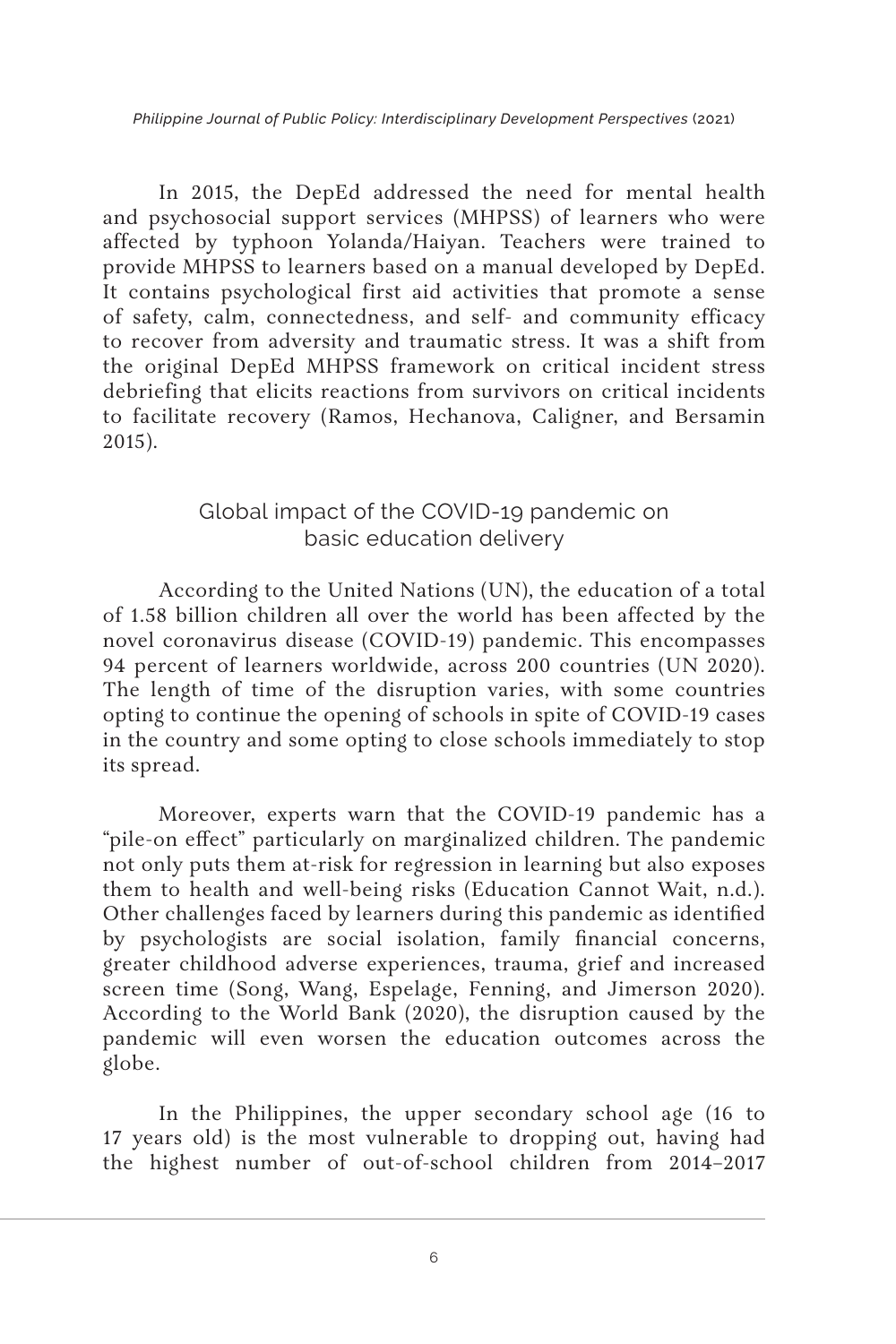amongst all the schoolchildren age brackets (Albert et al. 2018). Their reasons for dropping out include a lack of interest due to poor academic performance, employment, early pregnancy, and poor attitude towards authority figures and schooling. In addition to the above-mentioned concerns, those enrolled in the Arts and Design, Sports, and TVL tracks may not be interested in enrolling since it will be difficult to practice and master target skills because of the lack of materials and equipment at home. Also, the closure of offices, businesses, and industries because of the pandemic may directly affect SHS learners who are due to participate in work immersion. This may again especially affect those in the TVL track because their work immersion schedule may be spread out across the school year (DepEd 2017).

About 1.4 million learners enrolled in Grade 11 in 2016 (Mateo 2018), which is an 8 percent jump in enrolment rate for 16- to 17-year-olds (Ducanes and Ocampo 2020). Over 1.2 million learners of the same cohort graduated in 2018 (Mateo 2018). The same volume of SHS enrollees have been observed in 2019. During the pandemic however, these numbers have not been sustained for School Year 2020-2021 with the implementation of different alternative modalities (DepEd 2020), with a decrease of 418,952 learners noted as of September 2, 2020 (DepEd Planning Service 2020).

Student support should not be one-size-fits-all (Preclaro-Ongtengco 2019). This is especially true during the time of the COVID-19 pandemic. Efforts to address the needs of SHS students should be focused on measures that will harness their strengths and enable them to continue their education despite limited or no access to distance learning. SHS learners are at the developmental level where they are already capable of abstract and logical thinking and can apply previous learning, allowing them to study independently or in small groups (Bastable and Dart 2011). SHS learners welcome getting involved in their own study plans, which is something that they can do when given the option to use FLOs.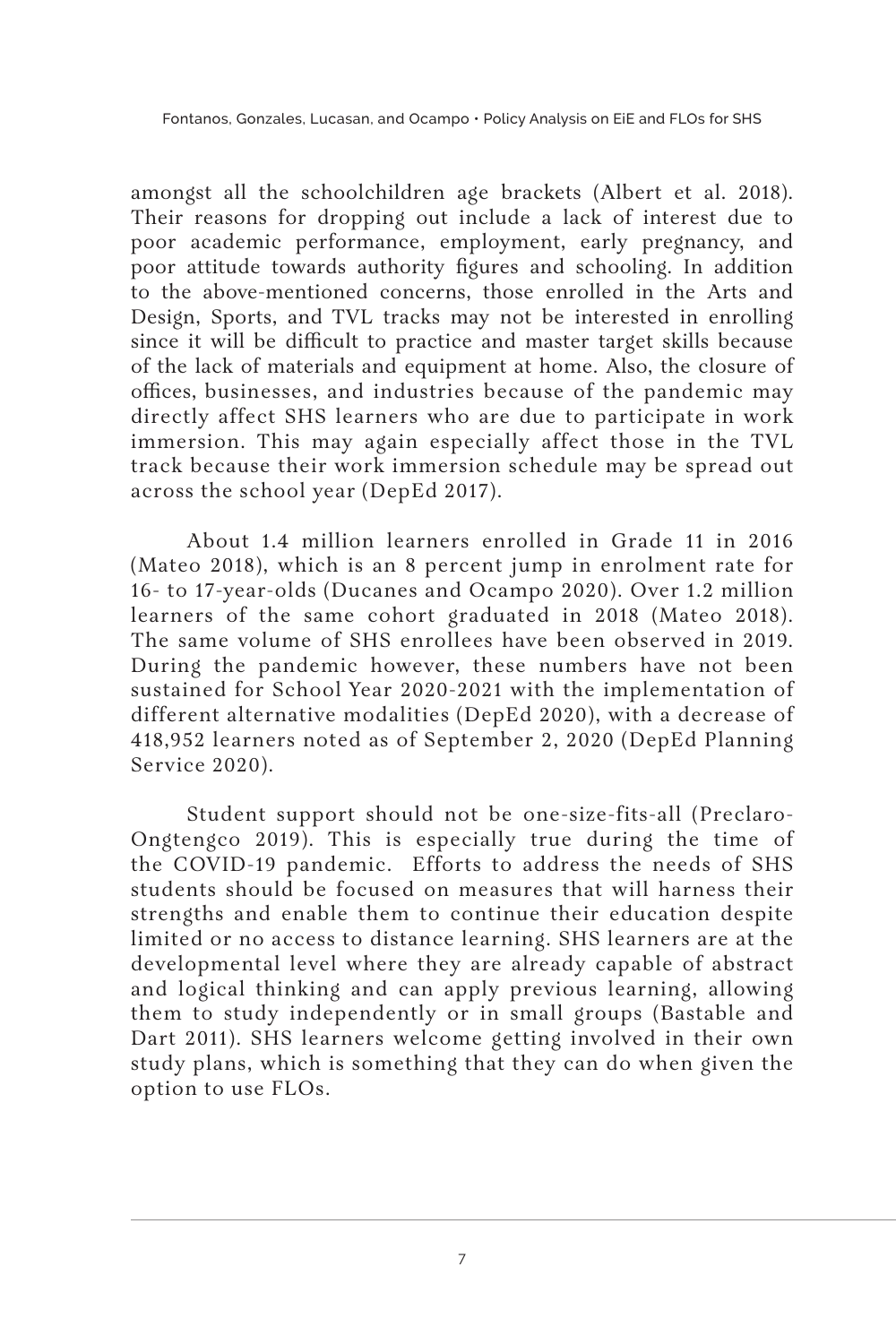Education in emergencies (EiE) during the pandemic

The Inter-agency Network for Education in Emergencies (INEE) defines Education in Emergencies (EiE) as "quality learning opportunities for all ages in situations of crisis, including early childhood development, primary, secondary, non-formal, technical, vocational, higher and adult education. It provides physical, psychosocial and cognitive protection that can sustain and save lives" (INEE 2010, 117). Education in emergencies not only provides a safe space during crises but as well as psychosocial support for children and their communities. It lends support to other interventions such as water or health, and plays a role in maintaining peace and stability in countries. Evidence also suggests that it is highly prioritized by affected children and their communities (Nicolai and Hine 2015). Thus, in 2010, the United Nations General Assembly adopted a resolution affirming the right to education in emergencies and urging Member States to implement the minimum standards set by the INEE (UN General Assembly 2010).

Studies reveal that although the primary focus of EiE is on post-conflict recoveries (Versmesse et al. 2017), the desired goals are identified to be applicable in many, if not all, emergency situations. This includes improved quality of education response; increased resilience of the education sector; increased education sector contribution to better prediction, preparedness, and prevention of emergencies; and development of evidence-based policies and efficient operational strategies (UNICEF 2011, 7).

With the recognition of education's life-sustaining and lifesaving role and its inclusion in humanitarian response as critical in emergency contexts, minimum standards to ensure education preparedness, response, and recovery were developed in 2004 and updated in 2010 by the INEE (2010). The INEE minimum standards include 19 standards across five domains including Foundational Standards, Access and Learning Environment, Teaching and Learning, Teachers and Other Education Personnel, and Education Policy as shown in Figure 1. The standards aim to "provide guidance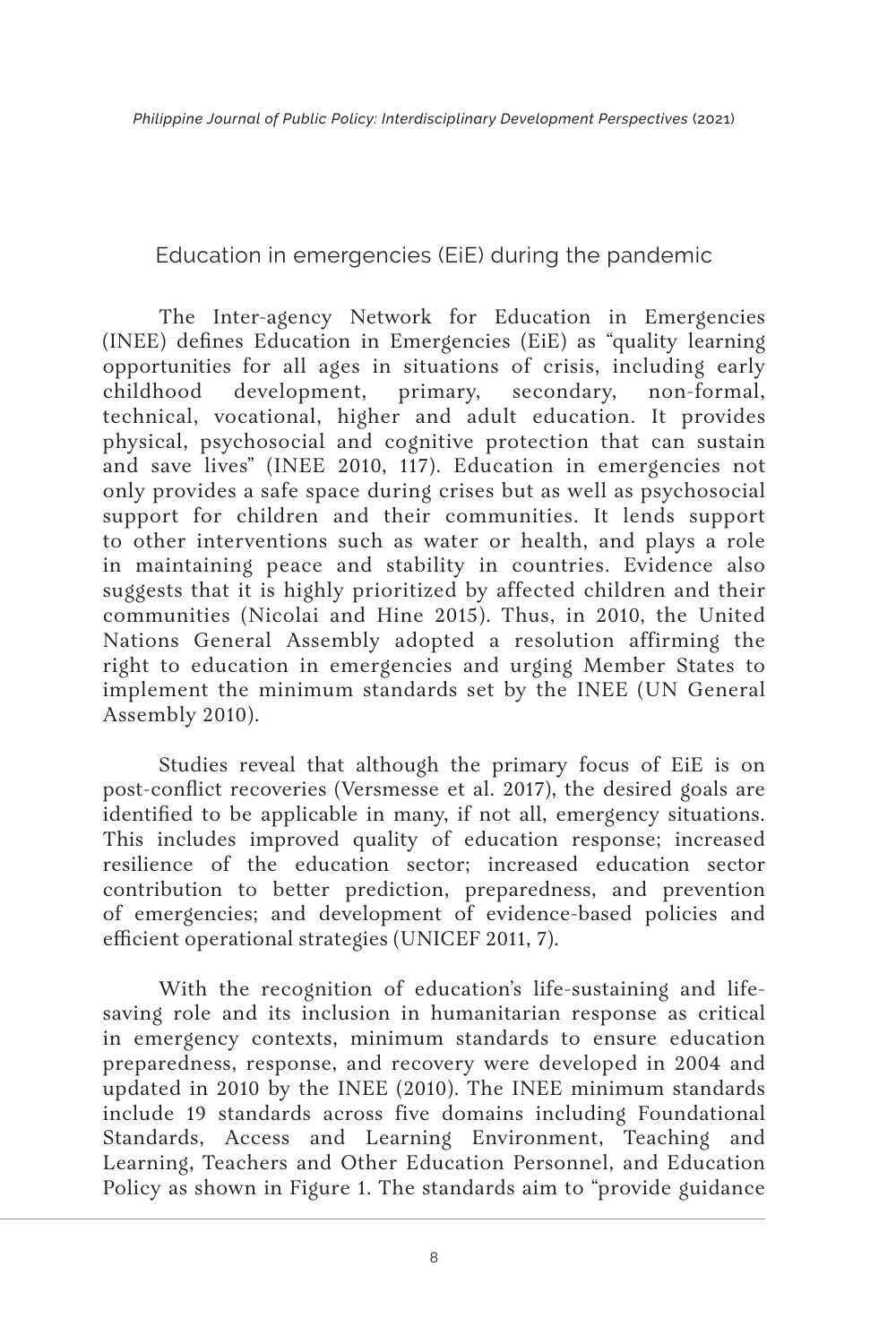

Figure 1. INEE Minimum Standards Domains

on how to prepare for and respond to acute emergencies in ways that reduce risk, improve future preparedness and lay a solid foundation for quality education" (INEE 2010, 5).

The standards intersect with one another making the domains interlinked and interdependent. Foundational Standards of Analysis, Community Participation, and Coordination should be applied to ensure a holistic and effective approach as well as building and strengthening the links among Access and Learning Environment, Teaching and Learning, Teachers and Other Education Personnel and Education Policy (INEE 2010). Table 1 shows the description of the INEE Minimum Standards Domains, as well as the Response Considerations during a pandemic as suggested in the INEE technical note to support education during COVID-19.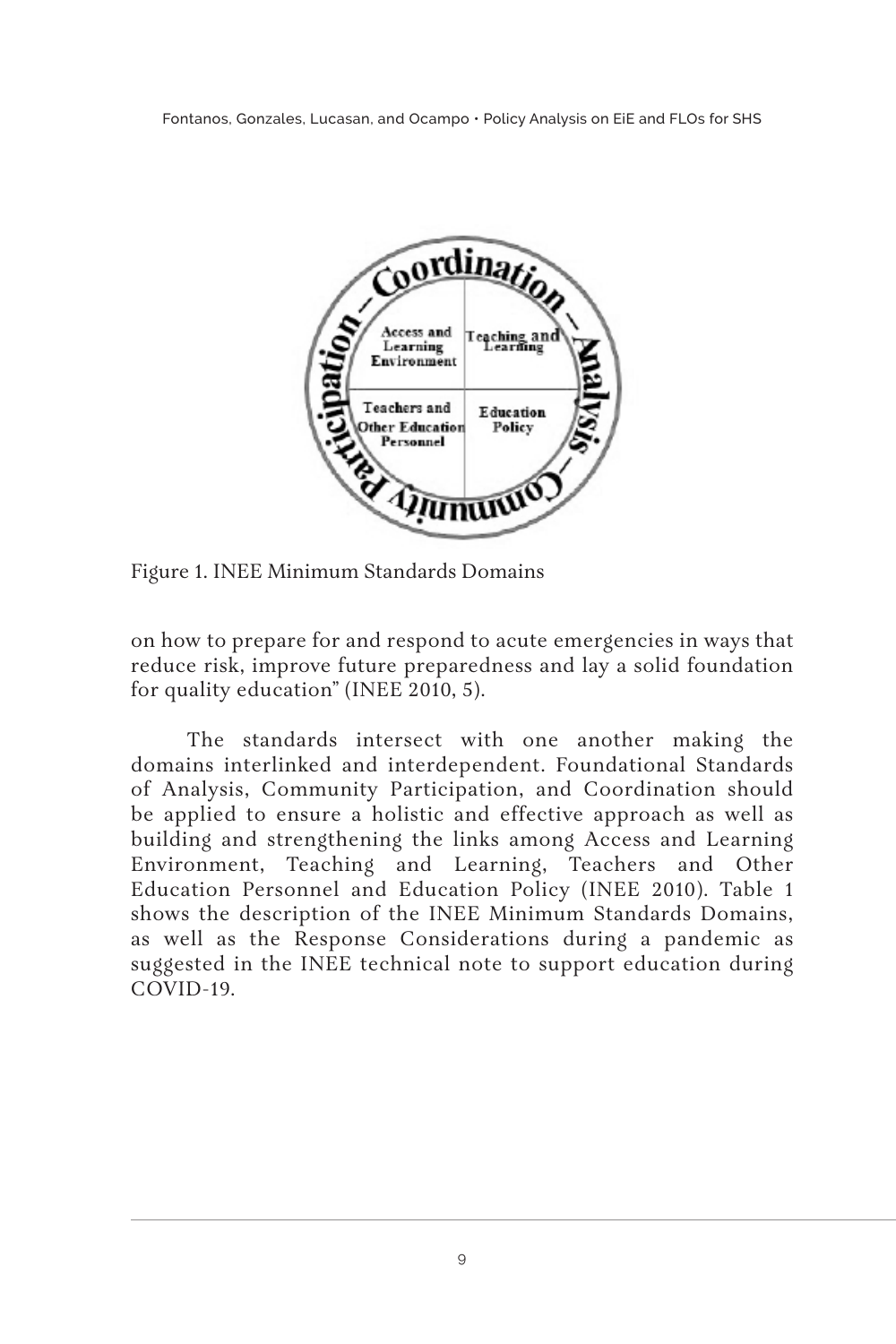| Domains                                      | Description                                                                                                                                                                                                                                                                                                | <b>Pandemic Response</b><br>Considerations                                                                    |
|----------------------------------------------|------------------------------------------------------------------------------------------------------------------------------------------------------------------------------------------------------------------------------------------------------------------------------------------------------------|---------------------------------------------------------------------------------------------------------------|
| Foundational<br>Standards                    | These include community<br>participation, coordination, and<br>analysis. These standards need to be<br>applied across all domains in order<br>to ensure a quality response.                                                                                                                                | Cluster coordination,<br>Needs assessment and<br>data gathering                                               |
| Access and<br>Learning<br>Environment        | These standards pertain to access<br>to safe and relevant learning<br>opportunities and emphasize critical<br>linkages with other sectors such<br>as health, water and sanitation,<br>nutrition and shelter that enhance<br>security, safety and physical,<br>cognitive, and psychological well-<br>being. | Home spaces,<br>Distance or remote<br>learning, Availability<br>of technologies and<br>resources              |
| Teaching and<br>Learning                     | These standards include the<br>elements necessary to ensure<br>effective teaching and learning such<br>as curricula, training, professional<br>development and support,<br>instruction and learning processes,<br>and assessment of learning<br>outcomes.                                                  | Curricular content,<br>Teacher learning<br>circles, Parents as<br>teaching partners,<br>Psychosocial response |
| Teachers and<br>Other Education<br>Personnel | These standards pertain to the<br>administration and management<br>of human resources in education<br>including recruitment and<br>selection, conditions of service, and<br>supervision and support.                                                                                                       | Conditions of<br>work environment,<br>Supervision and<br>support for distance<br>or remote learning           |
| <b>Education Policy</b>                      | These standards include policy<br>formulation and enactment.<br>planning and implementation.                                                                                                                                                                                                               | School preparedness,<br>Response and<br>recovery strategies,<br>Discrimination against<br>learners            |

*Note: Adapted from INEE (2020)*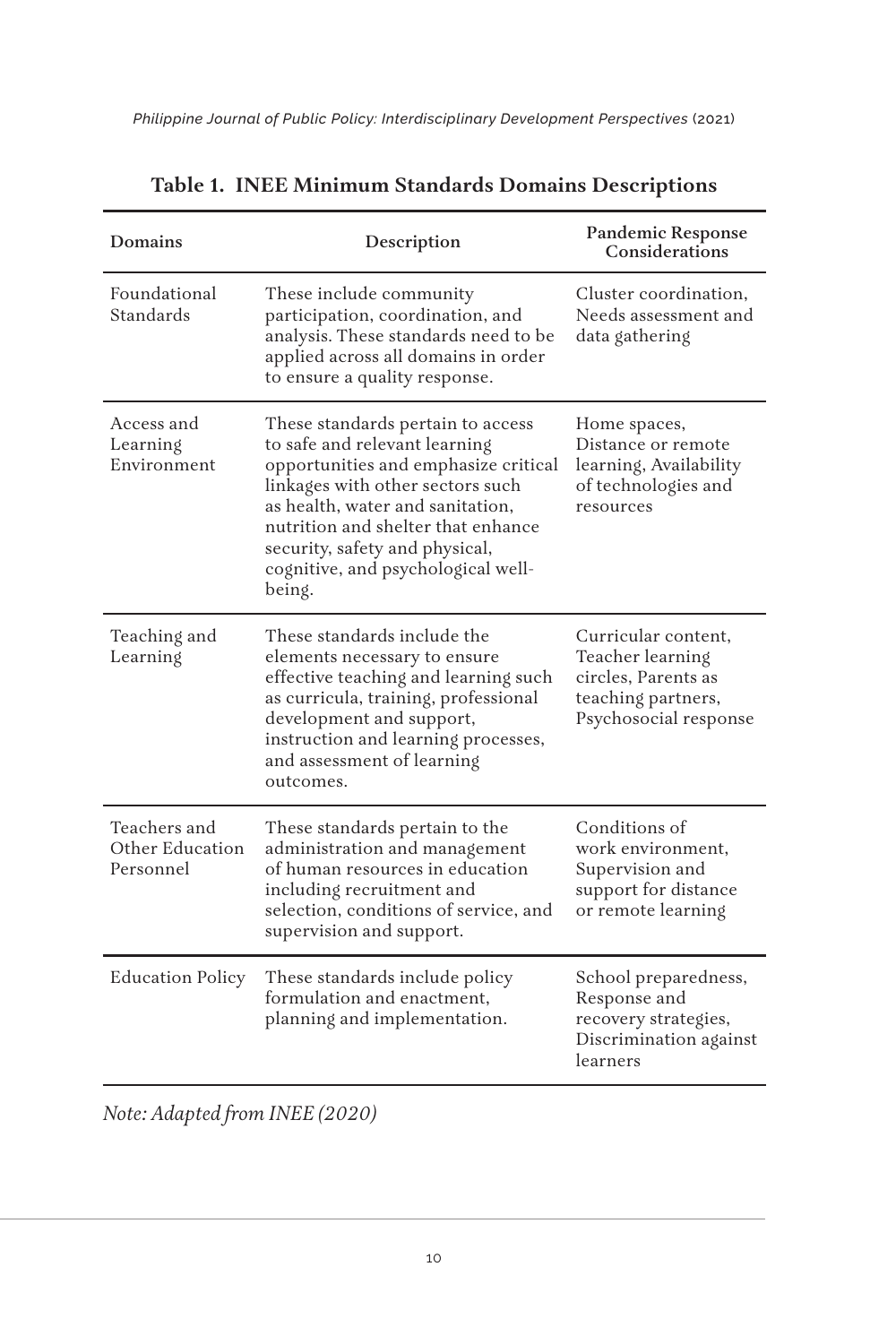Furthermore, INEE recommends that during a pandemic, education response should be primarily on protecting and mitigating harm that may be affecting children especially in the vulnerable sectors. In order to ensure equal access, it is important to widen technology spectrum from no-tech to high-tech options (INEE 2020).

Various countries have contextualized the EiE framework to address specific concerns and prioritize strategies relevant to their context during pandemic times. For example, to address the foundational standards on community participation, coordination, and analysis, Uganda organized an education consortium and spelled out ways to collaborate based on the perceived steps on how learning will continue (Corbishley 2020). A community organization partner identified the most vulnerable households, with less than 25 percent having access to radio. To address concerns in the Access and Learning Environment, Teaching and Learning domains, the consortium advocated for a "mix of context-specific approaches and genuine low-resource remote learning" (ibid., 1) providing various kinds of available technologies and resources to learners. Other solutions included provision of bicycles and training of community on physical distancing so they can hold small group learning in communities. They also identified the most vulnerable groups, including learners with disabilities, and equipped their parents with phone and load through which they can communicate with teachers and specialists (Corbishley 2020). The European Commission (2020a; 2020b) conducted a survey to identify concerns and possible solutions to ensure continuity of learning provision in the COVID-19 emergency, specifically on technical vocational programs. Results show that most respondents suggested establishing a common platform for online learning that allows access and sharing of free learning materials developed by experts and in different languages.

In the Philippines, the adoption of the Basic Education Learning Continuity Plan (DepEd 2020) serves as the primary policy guidelines of the Philippine basic education response during the pandemic. The policy described alternative learning delivery modalities based on the FLOs (ADM and ALS programs) including face-to-face learning, distance learning, and blended learning. It provided specific details on distance learning through modular,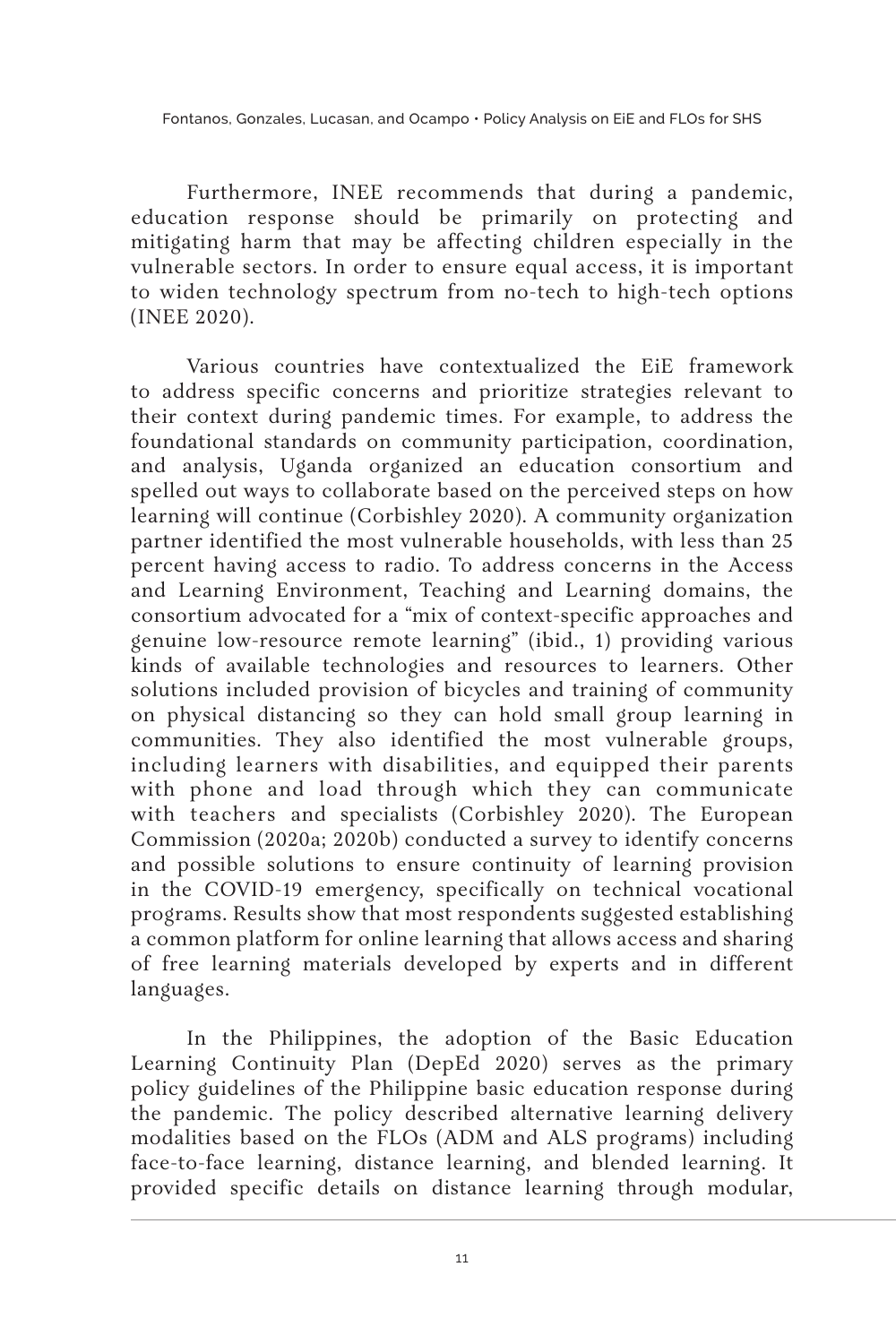online, and radio/TV-based instruction as school closure is required during the nationwide lockdowns. The policy also identified the role of DRRM units in disseminating relevant mental health, and preventive and safety information, as well as psychosocial support.

## Policy making and policy analysis

Foxell and Cooper (2015) describe two models which may be used in policy making. One model is "the policy cycle," which is composed of four steps. These are (1) understanding the problem; (2) developing solutions; (3) putting solutions into effect, and (4) testing solutions and making it stick. Another model is called the ROAMEF or the Rationale–Objectives–Appraisal–Monitoring During Implementation–Evaluation–Feedback Model which follows the steps outlined by its name. It is also proposed, however, that policy making does not take place in distinct steps or stages, and that it is often a result of events. Policy making may be reactive and is a live and continuous process.

Policies made for emergency or disaster preparedness are crucial and lifesaving (Capano 2020). Given the perennial problems due to hazards, disasters, and calamities in the Philippines, developing a policy that provides what the stakeholders ought to do during emergencies fits into the policy cycle mentioned by Foxell and Cooper in developing solutions. However, since new contexts and factors arise in emergency situations, new policies are continuously being developed to address these concerns. This is the case for FLOs in SHS. Though there are existing ADMs, as well as the ALS, the COVID-19 pandemic has compelled those in basic education to think of ways to ensure that delivery of education continues.

To analyze these kinds of policies, Jabal et al. (2018) recommend examining texts in terms of completeness (ensuring that they cover all important points and factors), correctness (consistent with intended goals), consistency (no contradicting statements), and relevance (gains from the policy). This method can be used in what Patton, Sawicki, and Clark (2016) describe as descriptive policy analysis for which the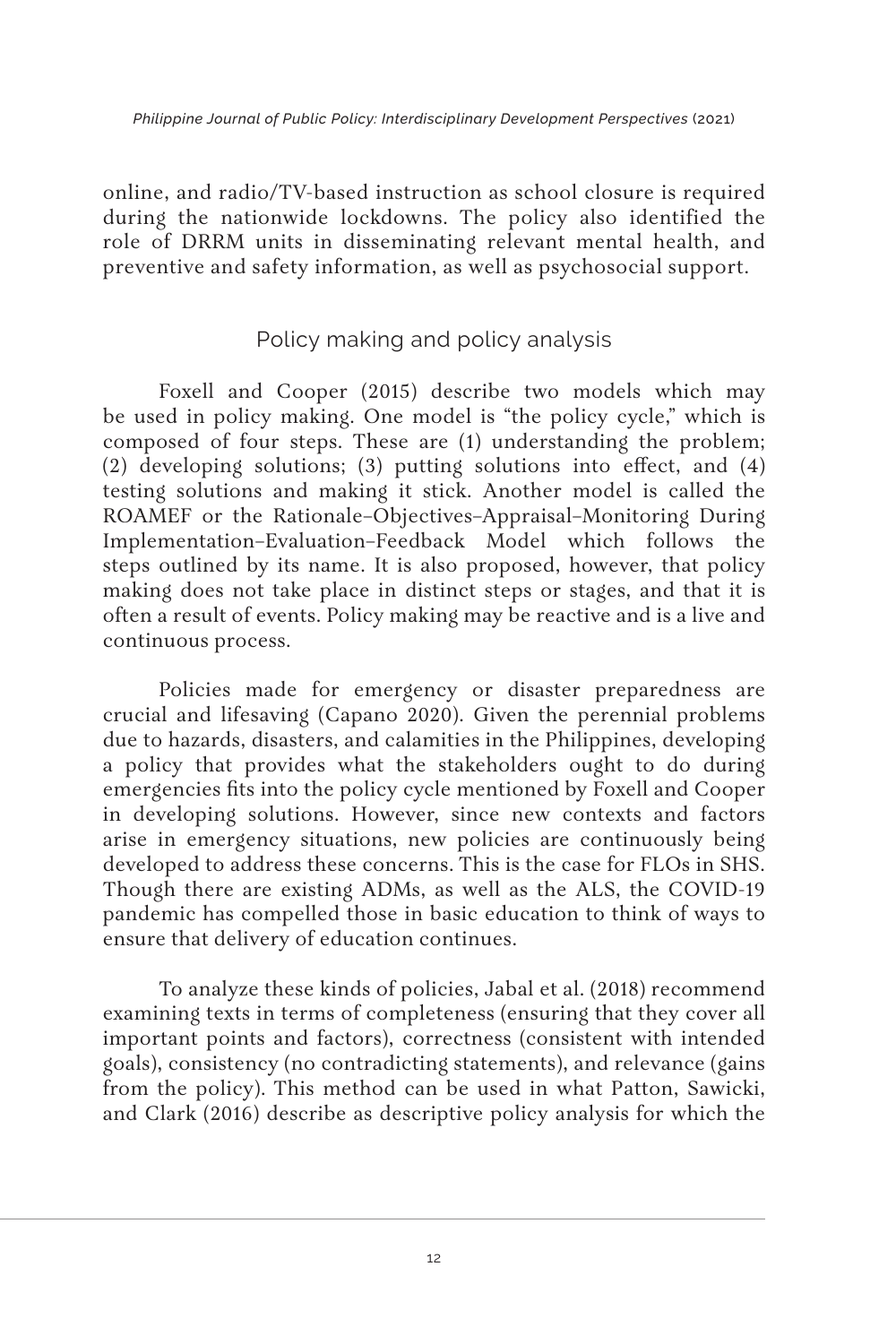review can be conducted before and after policies have been issued. For example, Capano (2020) examined policies issued by Italy when it was hit by the pandemic, but at the same time, reviewed existing rules prior to COVID-19.

#### Aim

It is crucial for countries to have a comprehensive policy for education in emergencies as preparation for and response to pandemics and prolonged class disruptions. This should promote flexibility in terms of learning delivery to address the needs and contexts of different learners. However, there is a dearth of research that analyzes Philippine policies on EiE and FLOs during health emergencies. Furthermore, no study has been conducted to analyze whether these policies include guidelines for SHS implementation. With adolescents and youth identified as one of the most vulnerable during this COVID-19 pandemic, this paper aims to identify policies adopted by the DepEd relevant to EiE and FLOs and analyze gaps and possible implications for SHS.

# Methods

The paper reviews what the DepEd has done and what policies have been adopted in activating measures for EiE such as offering FLOs to learners affected by crises or limited resources, and ensuring preparedness, response, and recovery in basic education during disasters and emergencies vis-à-vis the components needed for SHS curriculum implementation.

The main policy document used by the DepEd for the opening of classes during the pandemic is the Basic Education Learning Continuity Plan (BE-LCP) (DepEd 2020). Other relevant policies issued from year 2010 up to the year when the pandemic hit the country in 2020 were also determined, including the policy guidelines on Flexible Learning Options (DepEd 2019a). These policies were then downloaded through the official DepEd website which limited the analysis to policies published only at the national level.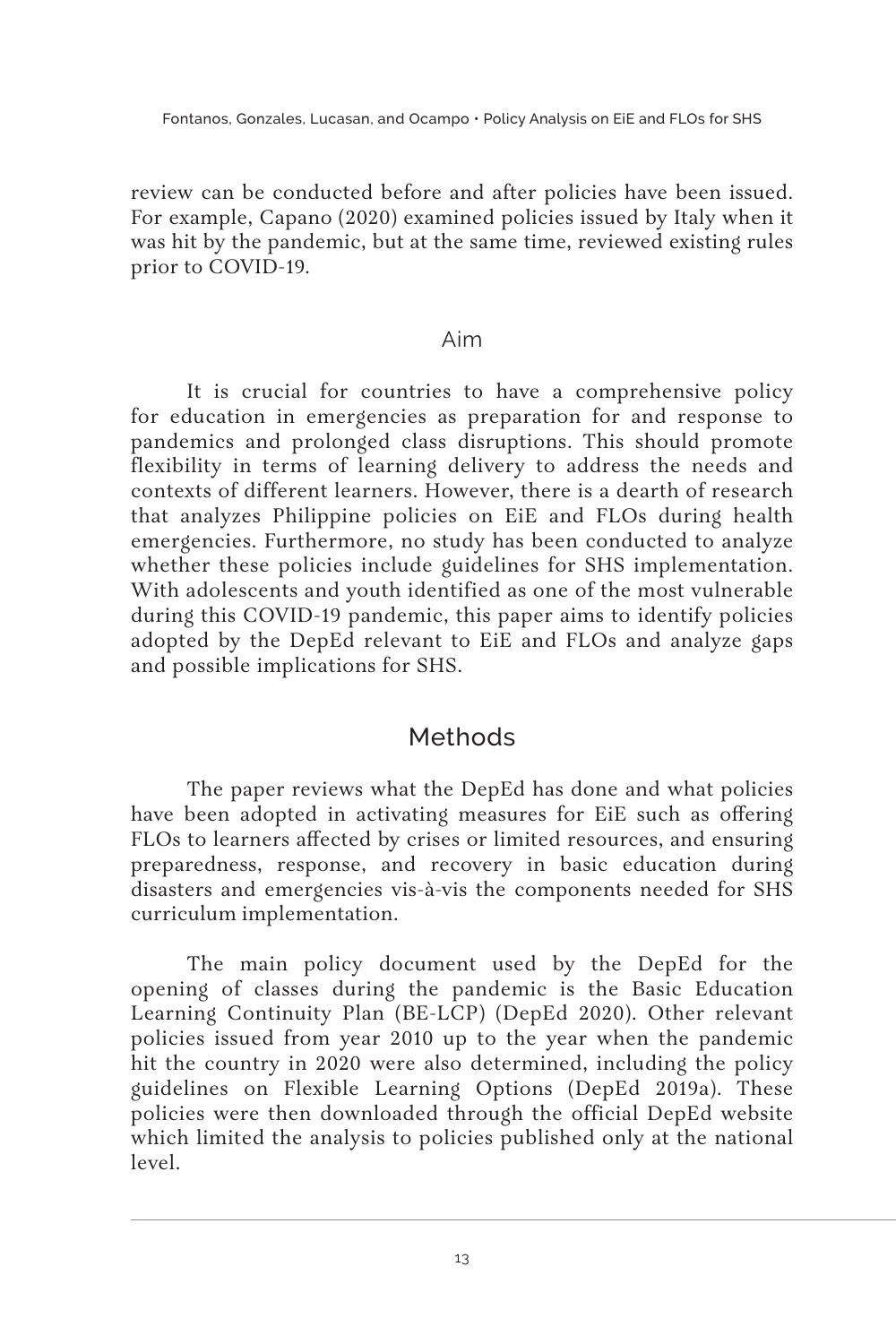To identify policy gaps, prevalent information and strategies from the BE-LCP were examined and mapped into the INEE's domain standards on EiE. Furthermore, other existing DepEd policies were also aligned according to relevant domains and standards. Results were analyzed using qualitative content analysis (QCA) (Krippendorff 2004; Prasad 2019). QCA is an analytical approach that includes textual analysis of available documents with the attempt to identify consistencies and meaning (Rosengren 1981, as cited in Prasad 2019). As QCA combines both inductive and deductive processes through text and concepts (Schreirer 2014, as cited in Prasad 2019), the domain standards were used as the main conceptual framework.

Based on the identified gaps and existing policies, recommendations were then formulated to answer the two research questions. Special attention, however, was given to (1) INEE domains on Access and Learning Environment, and Teaching and Learning,

as well as (2) FLO policy to examine possible implications for SHS curriculum implementation during the pandemic.

# Policy Analysis

### EiE in basic education in the Philippines

Although EiE was initially articulated through the Comprehensive DRRM in Basic Education Framework (DepEd 2015), emergencies such as disease outbreaks and epidemics that are characterized by prolonged lockdowns were given very little attention in the policy. As such, the DepEd during the time of the COVID-19 pandemic adopted the Basic Education Learning Continuity Plan (DepEd 2020) as the overall framework that describes measures in the resumption of classes amid the pandemic lockdowns and lays down the direction for SY 2020–2021.

The policy generally covers all EiE minimum standards domains as provided by the INEE. The policy addressed Foundational Standards with the continuation of the DepEd Task Force COVID-19 and the inputs from the Philippine Forum for Inclusive Quality Basic Education or Educ Forum*,* as well as provision of data including the Pre-COVID baseline, Epidemiological Picture for the Incoming School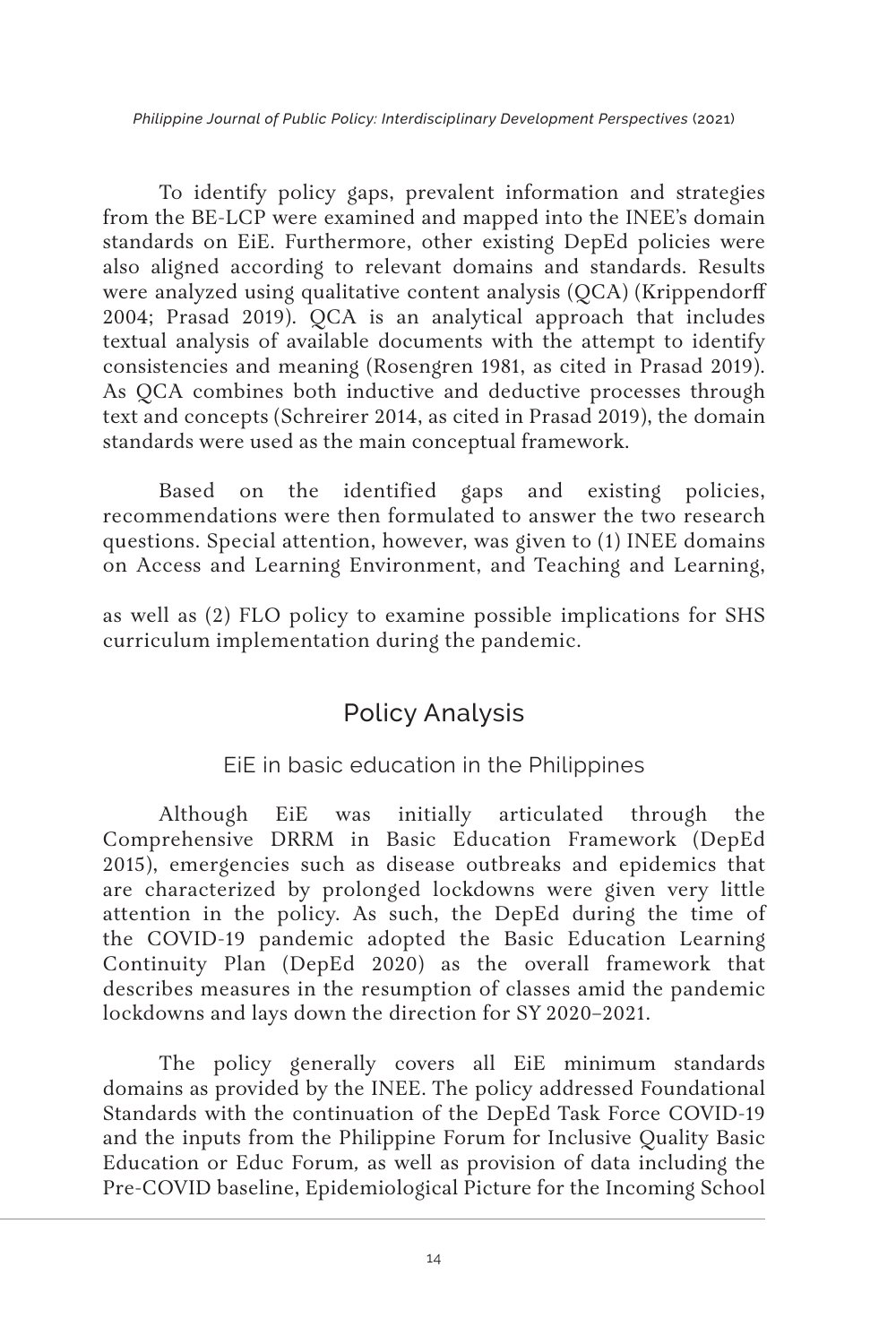Year, and DepEd's Readiness for Distance Learning. Furthermore, domains for Access and Learning Environment, and Teaching and Learning were identified under a section on learning strategies and modalities that includes topics related to Streamlining the Curriculum to Most Essential Learning Competencies (MELCs); Learning Delivery Modalities; Learning Resources; Strategies for K to 3; Adaptations for Learners with Disabilities; Assessment; ALS; and Committee for Development, Acquisition, and Deployment of Learning Resources. A separate section on Preparing our Teachers and School Leaders for Multiple Learning Delivery Modalities directly aligns with the domain Teachers and Other Education Personnel. Moreover, provisions on the Legal Context, Finance, Communications, and Monitoring and Evaluation cover INEE domain standards for Education Policy. Table 2 shows the initial mapping results.

| <b>INEE</b><br>Domains    | <b>INEE</b><br>Pandemic<br>Response<br>Considerations                                                                 | <b>Basic</b><br>Education-<br>Learning<br>Continuity<br>Plan (DO 12,<br>s. 2020                                                  | Gaps                                                                                  | Other<br>Relevant<br>DepEd<br>Policies which<br>may Address<br>Gaps                                                                   |
|---------------------------|-----------------------------------------------------------------------------------------------------------------------|----------------------------------------------------------------------------------------------------------------------------------|---------------------------------------------------------------------------------------|---------------------------------------------------------------------------------------------------------------------------------------|
| Foundational<br>Standards | Community<br>participation<br>and<br>coordination:<br>Participate in<br>local education<br>coordination<br>group(2.1) | Creation<br>of DepEd<br><b>Task Force</b><br>COVID-19 and<br>Educ Forum<br>$(pp. 9-10);$<br>Communication<br>$(pp. 55-56)$       | Unclear if Educ<br>Forum has<br>counterparts<br>at subnational<br>levels              | DO 37, s. 2015<br>(DRRM Policy)<br>stakeholder<br>participation                                                                       |
|                           | Analysis:<br>Undertake<br>needs<br>assessment<br>$(4.1)$ ; Response<br>strategies,<br>monitoring<br>and evaluation    | Pre-COVID<br>baseline,<br>Epidemiological<br>picture for<br>the Incoming<br>School Year,<br>DepEd's<br>Readiness for<br>Distance | Lacks needs<br>assessment<br>framework;<br>readiness<br>survey<br>conducted<br>online | DO 37, s. 2015<br>(DRRM Policy)<br>risk and need<br>assessment<br>protocols;<br>DO 44, s.<br>2015 (School<br>improvement<br>planning) |

**Table 2. Policies vis-à-vis identified gaps based on the INEE Framework domains and pandemic response**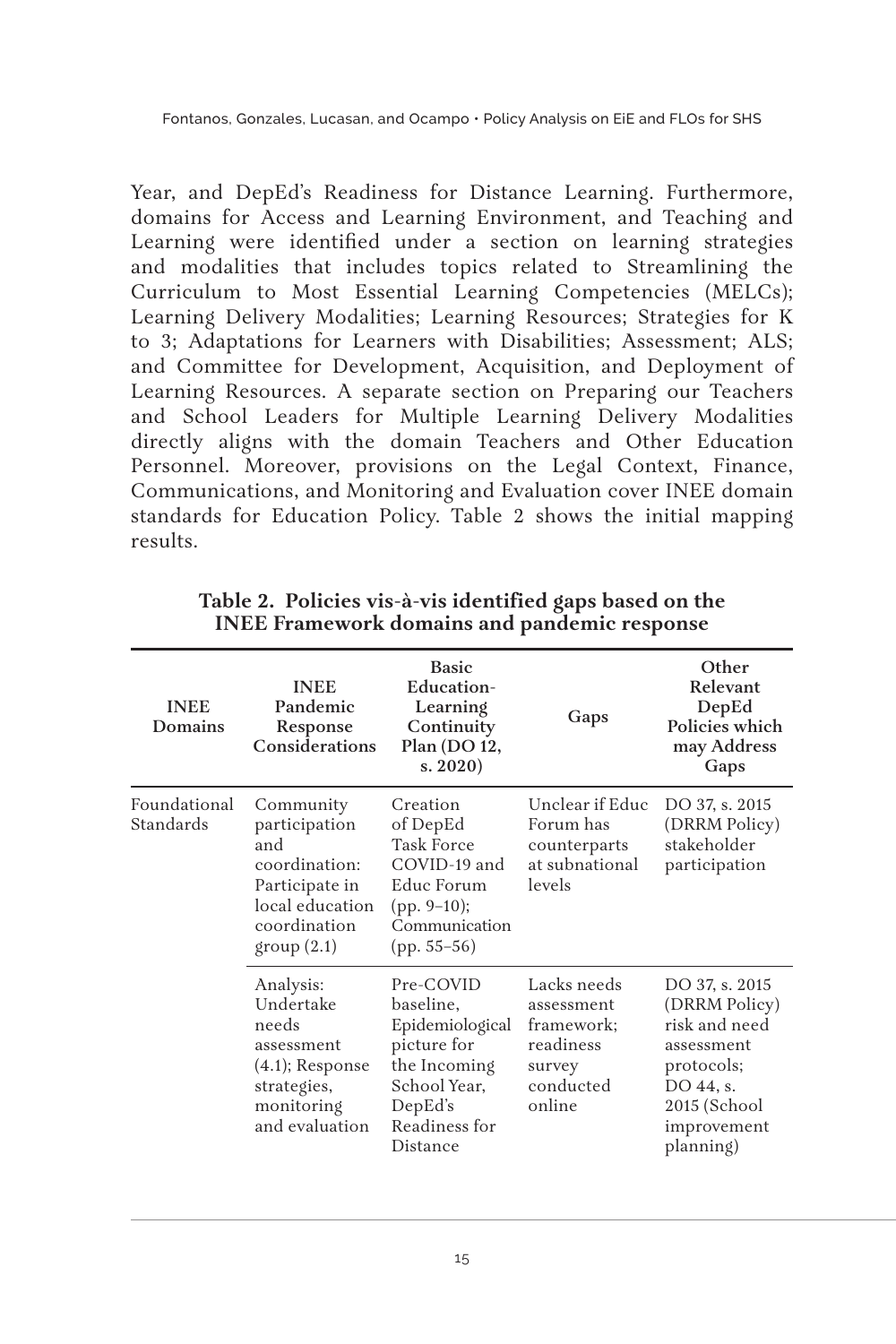| <b>INEE</b><br>Domains                | <b>INEE</b><br>Pandemic<br>Response<br><b>Considerations</b>                                           | <b>Basic</b><br><b>Education-</b><br>Learning<br>Continuity<br>Plan (DO 12,<br>s. 2020                                                                                                                                                         | Gaps                                                                                                                                    | Other<br>Relevant<br>DepEd<br>Policies which<br>may Address<br>Gaps |
|---------------------------------------|--------------------------------------------------------------------------------------------------------|------------------------------------------------------------------------------------------------------------------------------------------------------------------------------------------------------------------------------------------------|-----------------------------------------------------------------------------------------------------------------------------------------|---------------------------------------------------------------------|
|                                       |                                                                                                        | Learning (pp.<br>$11 - 26$                                                                                                                                                                                                                     |                                                                                                                                         | hazard<br>mapping                                                   |
| Access and<br>Learning<br>Environment | Equal Access:<br>Ensure<br>guidance on<br>home spaces<br>(5.1)                                         | Learning<br>Delivery<br>Modalities<br>(pp. 30-32),<br>Strategies for<br>K to 3 (p. 35),<br>Alternative<br>Learning<br>System (ALS)<br>(pp. 36-42),<br>Contextualizing<br>Learning<br>Strategies and<br>Modalities in<br>Regions (pp.<br>46-47) | Lacks details<br>on how to<br>operationalize<br>roles of the<br>teachers.<br>students,<br>schools                                       | DO 21, s.<br>2019, Annex 3<br>(FLOs: ADMs<br>and ALS)               |
|                                       | Ensure<br>guidance<br>on distance<br>learning(5.2)                                                     |                                                                                                                                                                                                                                                | Unclear how<br>to choose<br>modalities in<br>schools                                                                                    | DO 21, s.<br>2019, Annex 3<br>(FLOs: ADMs<br>and ALS)               |
|                                       | Facilities and<br>Services:<br>Ensure ways<br>to make<br>resource and<br>technology<br>available (5.2) | Learning<br>resource<br>inventory<br>(pp. 33–35),<br>Establishing<br>a Committee<br>for the<br>Development,<br>Acquisition,<br>and<br>Deployment<br>of Learning<br>Resources<br>(p. 40)                                                        | Lacks baseline<br>data of<br>resources at<br>home, and<br>details on<br>developing<br>and provision<br>of resources<br>and<br>equipment |                                                                     |
|                                       | Protection<br>and Well-<br>being: Support<br>learners with<br>disabilities<br>(5.3)                    | Adaptations<br>for Learners<br>with<br>Disabilities<br>(p. 35)                                                                                                                                                                                 | Lacks details<br>on how to<br>procure/obtain<br>resources,<br>and how to<br>implement                                                   | DO 21, s.<br>2019, Annex<br>5 (Inclusive<br>Education)              |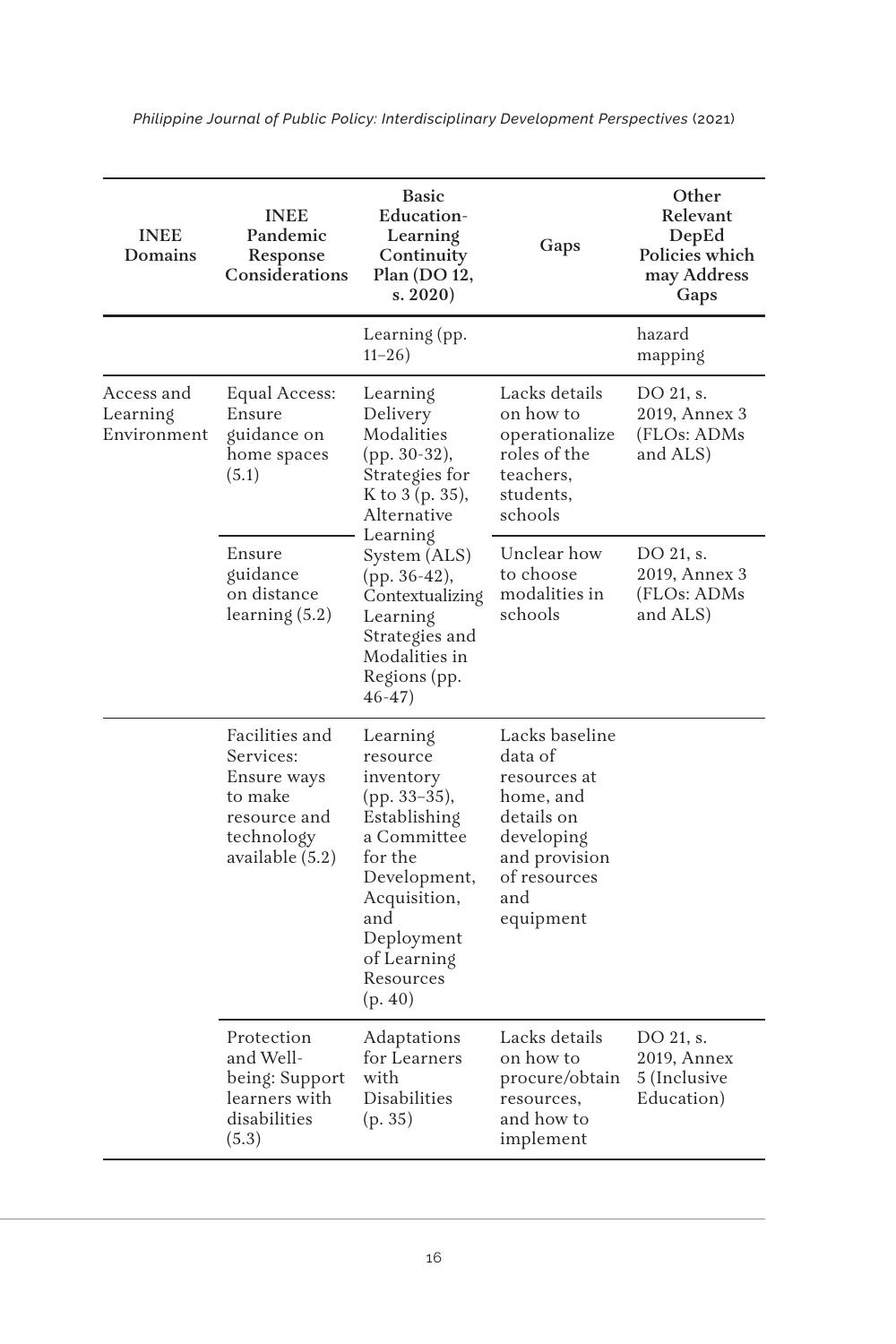| <b>INEE</b><br>Domains   | <b>INEE</b><br>Pandemic<br>Response<br>Considerations                                                                                           | <b>Basic</b><br>Education-<br>Learning<br>Continuity<br>Plan (DO 12,<br>s. 2020                                                                                                              | Gaps                                                                                                   | Other<br>Relevant<br>DepEd<br>Policies which<br>may Address<br>Gaps                                |
|--------------------------|-------------------------------------------------------------------------------------------------------------------------------------------------|----------------------------------------------------------------------------------------------------------------------------------------------------------------------------------------------|--------------------------------------------------------------------------------------------------------|----------------------------------------------------------------------------------------------------|
| Teaching and<br>Learning | Curricula:<br>Prioritize<br>curricular<br>content<br>on health.<br>psychosocial<br>wellbeing, and<br>functional<br>literacy<br>numeracy $(6.1)$ | Streamlining<br>the K to 12<br>Curriculum<br>into the Most<br>Essential<br>Learning<br>Competencies<br>(MELCs)<br>$(pp. 28-30);$<br>Mental health<br>support and<br>interventions<br>(p. 43) | Lacks details<br>on how<br>to ensure<br>curriculum<br>coverage of<br>MELCs during<br>pandemic<br>times | DO 21, s. 2019                                                                                     |
|                          | Training, Prof<br>Development<br>and Support:<br>Develop<br>teacher<br>learning<br>circles $(6.2)$                                              | Preparing<br>our Teachers<br>and School<br>Leaders for<br>Multiple<br>Learning<br>Delivery<br>Modalities<br>$(pp. 40-41)$                                                                    | Lacks details<br>on how to<br>implement                                                                | DO 35, s. 2016<br>(Learning)<br><b>Action Cells</b><br>for Teacher<br>Professional<br>Development) |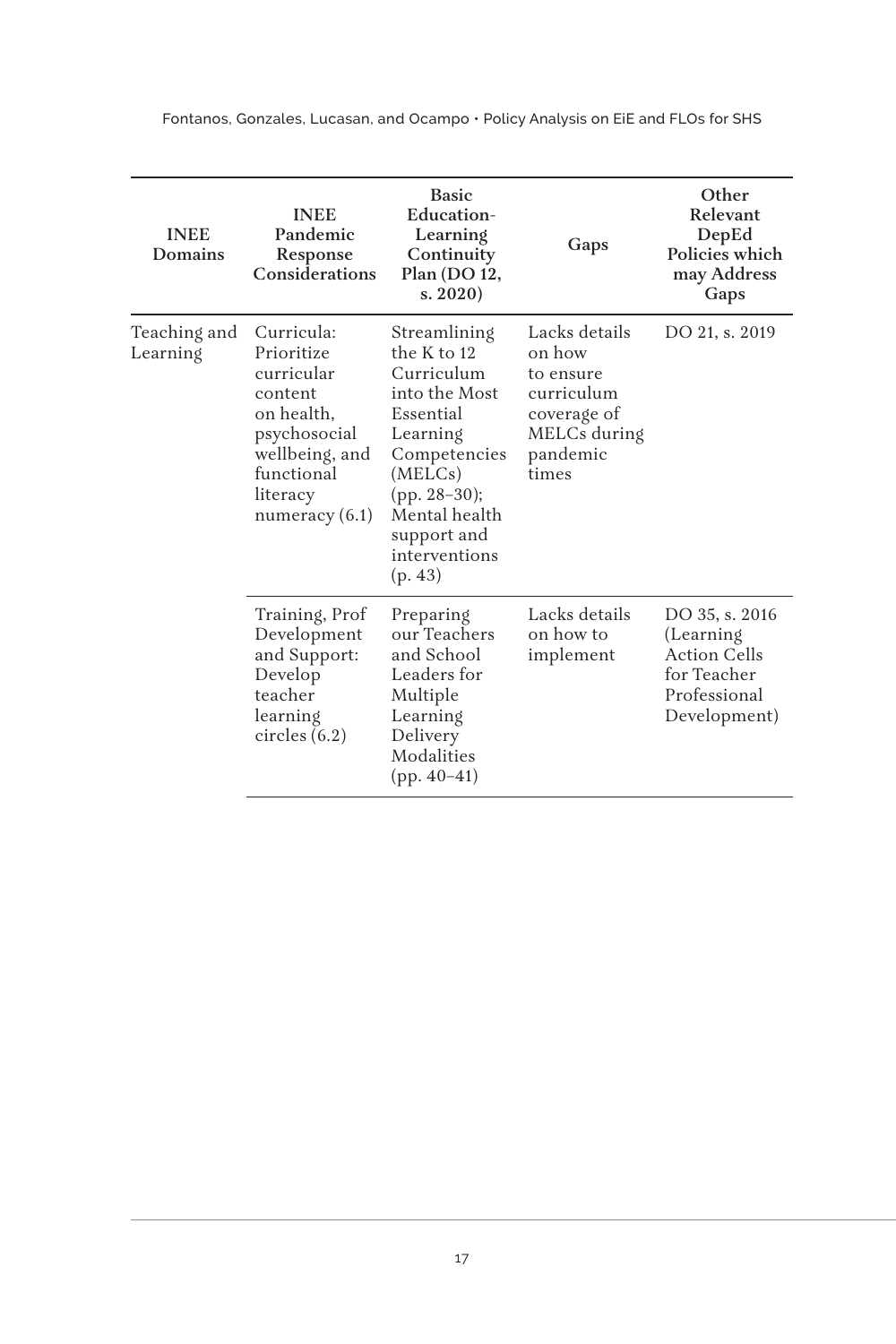| <b>INEE</b><br>Domains                          | <b>INEE</b><br>Pandemic<br>Response<br>Considerations                                              | <b>Basic</b><br><b>Education-</b><br>Learning<br>Continuity<br>Plan (DO 12,<br>s. 2020                                                               | Gaps                                                                                                                                                            | Other<br>Relevant<br>DepEd<br>Policies which<br>may Address<br>Gaps |
|-------------------------------------------------|----------------------------------------------------------------------------------------------------|------------------------------------------------------------------------------------------------------------------------------------------------------|-----------------------------------------------------------------------------------------------------------------------------------------------------------------|---------------------------------------------------------------------|
|                                                 | Instruction<br>and Learning<br>processes:<br>Support<br>parents as<br>teaching<br>partners $(6.4)$ | Orienting<br>parents on the<br>new learning<br>modalities;<br>encourage<br>parents to<br>support child's<br>learning<br>(p. 49)                      | Lacks details<br>on specific<br>strategies<br>on how to<br>improve<br>capacities of<br>parents                                                                  |                                                                     |
|                                                 | Assessment                                                                                         | Assessments:<br>Use of<br>portfolios/<br>e-portfolio<br>$(pp. 35-36)$<br>For ALS                                                                     | Process<br>lacks details,<br>national<br>examinations<br>to continue in<br>face-to-face<br>setup                                                                | DO 8, s. 2015<br>(Classroom<br>Assessment)                          |
| Teachers<br>and Other<br>Education<br>Personnel | Consider<br>conditions of<br>service (7.1)                                                         | Preparing<br>our Teachers<br>and School<br>Leaders for<br>Multiple<br>Learning<br>Delivery<br>Modalities<br>(pp. $40-41$ ),<br>Baseline<br>pre-COVID | Unclear if<br>systematic<br>and recurring<br>capacity<br>building of<br>teachers and<br>school leaders<br>for teaching<br>in pandemic<br>times was<br>conducted |                                                                     |
|                                                 | Provide<br>guidance and<br>support to<br>teachers and<br>personnel (7.2)                           | data of school<br>personnel<br>(p. 14)                                                                                                               | Lacks details<br>of pre-COVID<br>data on school<br>personnel                                                                                                    |                                                                     |
| Education<br>Policy                             | Review school<br>preparedness<br>guidance on                                                       | Legal Context<br>(pp. 51–53),<br>Finance                                                                                                             | Lacks details<br>on plans for<br>the safe re-                                                                                                                   | DO 44,<br>s. 2015 (School<br>improvement                            |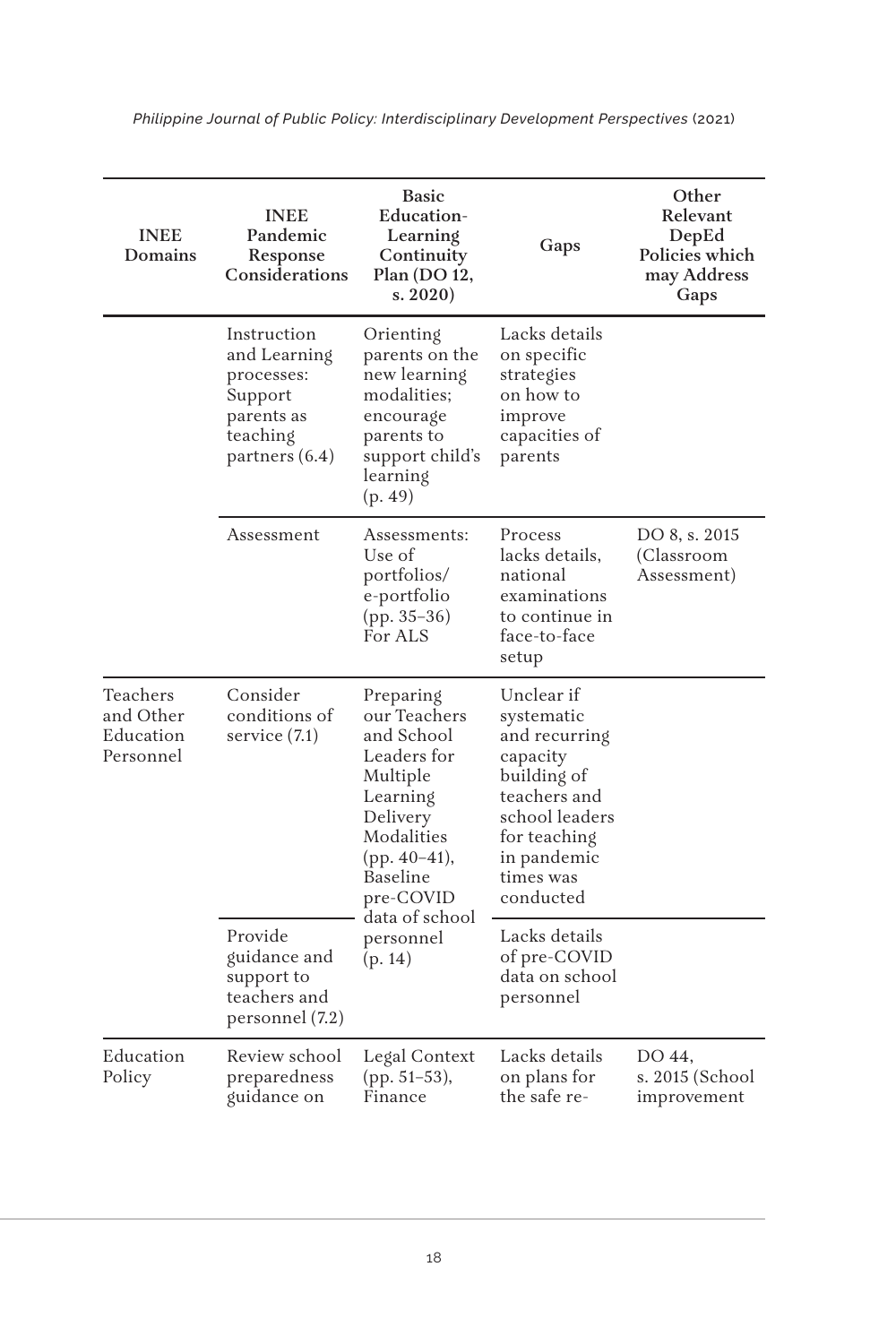| <b>INEE</b><br>Domains | <b>INEE</b><br>Pandemic<br>Response<br>Considerations  | <b>Basic</b><br>Education-<br>Learning<br>Continuity<br>Plan (DO 12,<br>s. 2020 | Gaps                                                                        | Other<br>Relevant<br>DepEd<br>Policies which<br>may Address<br>Gaps |
|------------------------|--------------------------------------------------------|---------------------------------------------------------------------------------|-----------------------------------------------------------------------------|---------------------------------------------------------------------|
|                        | COVID-19<br>(8.3)                                      | $(pp. 54-55)$ ,<br>Monitoring<br>and Evaluation<br>$(pp. 56-59)$                | opening of<br>schools                                                       | planning)<br>disaster<br>emergency<br>risks data                    |
|                        | Review<br>response<br>and recovery<br>strategies (9.1) |                                                                                 | Unclear details<br>on continuous<br>monitoring<br>and meeting of<br>targets |                                                                     |

However, there are certain gaps that need to be addressed. To meet the foundational standards of the INEE framework on timely assessment of situation, there is an analysis of pre-COVID data, epidemiological situation in the Philippines, and baseline data on DepEd's readiness for distance learning gathered through an online survey (pp. 9–10). However, there is not much data on what kind of material and human resources learners have at home and in their communities, and the process of collecting baseline data is problematic since not all participants may be able to access an online survey.

In terms of Access and Learning Environment, and Teaching and Learning domains, the DepEd identified MELCs based on the K to 12 curriculum (pp. 28–30), learning modalities (pp. 30–32), assessments (pp. 35–36), and available learning resources  $(pp. 33-35)$ to be used for SY 2020–2021, however it lacks details on how these are operationalized and communicated to learners, especially to those with limited resources. It is unclear whether the learning modalities described in the policy will be decided upon at a school, division, or regional level or what kinds of evidence or preparation is needed for decision-making. For example, a rural school may implement a radiobased distance learning modality because majority of its learners have radios at home, but the school loses the opportunity to provide interaction to several learners who might have access to other devices. As ICTs play a significant role in flexible learning and alternative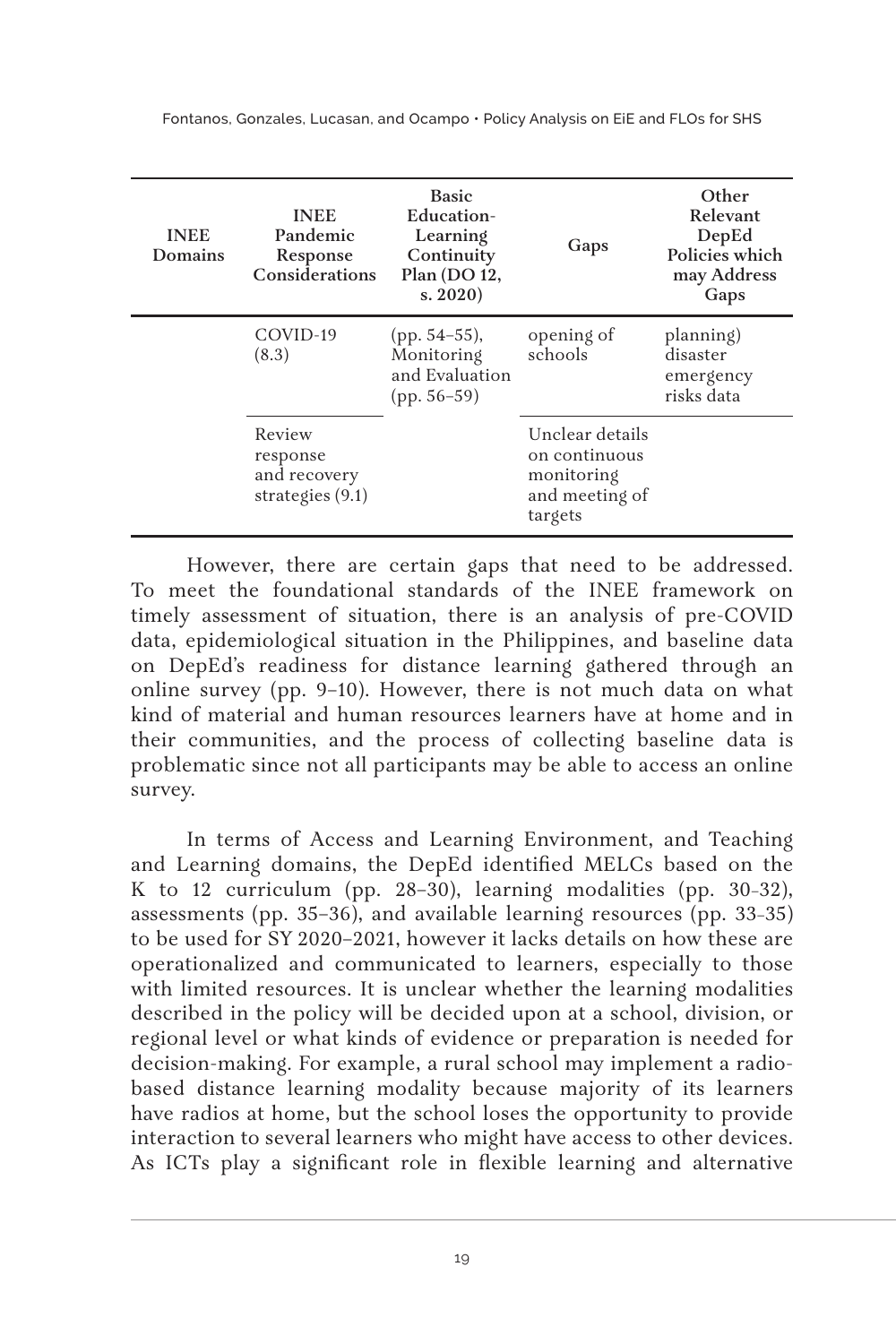learning delivery (Collis, Vingerhoets, and Moonen, 1997; Goode, Willis, Wolf, and Harris 2007; Ryan and Tilbury 2013; Gordon 2014), a separate committee will identify the "process for the development, evaluation, selection, acquisition, and deployment of various learning resources and platforms" (p. 40), but there were no other details and key indicators provided which could have been used as bases for various modalities. There were also activities specified to provide psychosocial support to learners. But there are no provision for schools on how to address problems such as "social isolation, family financial concerns, greater childhood adverse experiences, trauma, grief, and increased screen time" (Golberstein et al. 2020, as cited in Song et al. 2020).

It is also unclear how the BE-LCP ensures curriculum coverage of MELCs and how learners will be assisted if members of their family do not support their learning. Information on how learners will be tracked especially those whose parents opted to implement homeschooling are also lacking. The section on ALS is discussed in detail, but there is no mention of adult learners as its target population. Furthermore, the section on adaptation for learners with disabilities (p. 35) identified additional resources needed to support special needs, but there are no details on how teachers or schools will implement and provide additional support in distance learning. Similarly, there are provisions in the BE-LCP that can be identified with the INEE standards domains Teachers and Other Education Personnel, and Education Policy. However, it has no sufficient information on how to implement specific programs during pandemic times.

According to the UNICEF Evaluation Office (2011), EiE interventions in basic education are "reactive" and seldom focused on prevention. Based on the INEE Framework, the BE-LCP lacks a logical framework and clear strategies which are needed to implement education in emergencies. Some of these lacking provisions however may be found in existing older policies such as the DRRM Framework in Basic Education (DepEd 2015) and the FLOs (DepEd 2019a) as shown in Table 2.

Moreover, the epidemiological picture provided by the IATF shows that although schools are one of the last priorities to reopen, there is a possibility of face-to-face instruction in low risk areas. But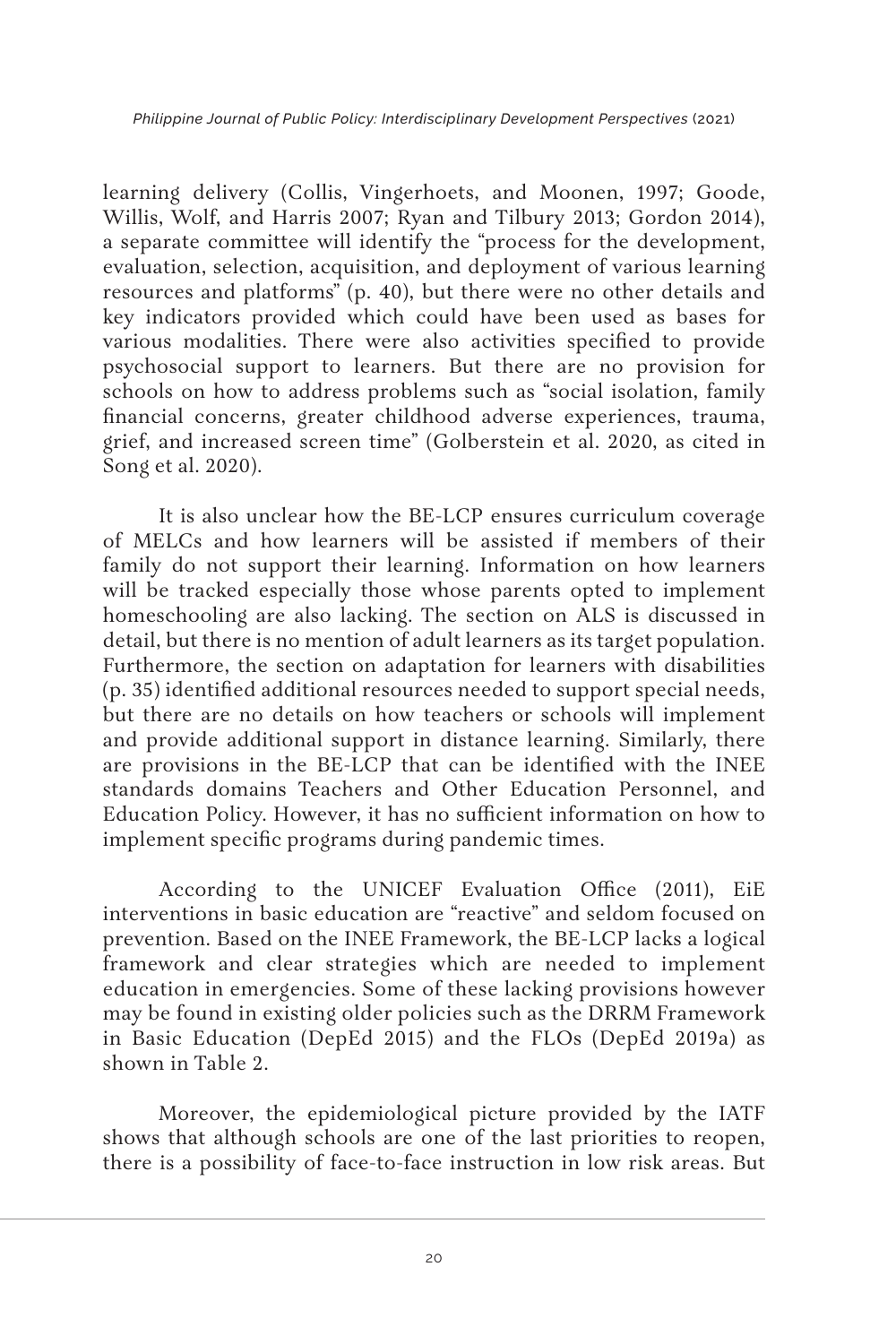there are no clear guidelines or protocols on how to setup schools with physical distancing and health checks. This could have been a good measure for recovery as indicated in the preparedness, response, recovery steps of EiE.

# Flexible learning options (FLOs) for SHS

The identified gaps in the DepEd's BE-LCP encompass all grade levels including the SHS. The FLO policy (DepEd 2019a) provides possible solutions to address these gaps in terms of INEE standards domains Access and Learning environment, and Teaching and Learning. However, not all FLOs are designed for SHS learners. Since SHS learners have the maturity to cope with very flexible learning arrangements, home school, night high school, and open high school program (OHSP) may be very viable options for them.

In a home school scenario, parents, guardians or tutors serve as the primary educators. They plan and decide on the schedule, learning approach, assessment, resources and learning spaces at home. Prior to the pandemic, this option targets learners with illness or special educational needs, who travel frequently, or with parents who prefer to teach their children. Learners may be enrolled through a public school or a private school with a home school program (DepEd 2019a).

A similar learning option that offers flexibility in terms of schedule and venue is the OHSP. Unlike in home school, the OHSP was designed for independent, self-paced study with scheduled interaction with an ADM or OHSP teacher (DepEd 2019a). It has been available for junior high school (JHS) for years and has been offered more recently to SHS learners (SEAMEO Regional Center for Educational Innovation and Technology (2017).

In night high school, learners may take classes in the evening to accommodate those who are working or cannot attend classes during the day. It was conducted in a school-based setting with a teacher. However, it allows completion of Technology and Livelihood Education (TLE) competencies at the learner's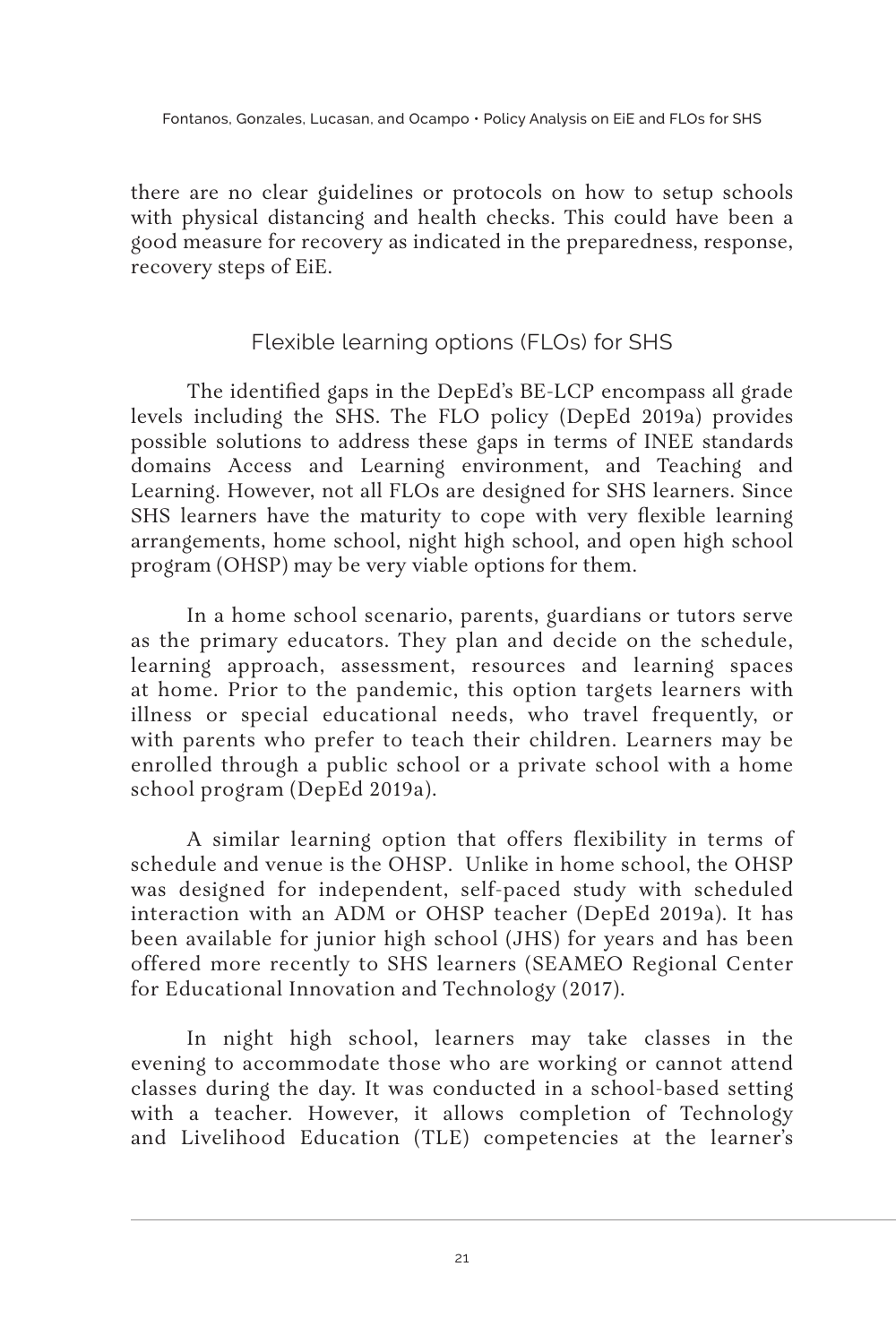workplace, which may be considered for a hybrid scenario in a no face-to-face context during this pandemic (DepEd 2019a).

# Recommendations

### Policy recommendations for EiE

Based on the gaps identified and review of literature, the DepEd must intensify FLO guidelines with provisions for no-technology, low-technology, and high-technology resources as measures for EiE. DepEd should also revisit its DRRM framework to give attention to hazards including disease outbreaks as well as vulnerabilities of the community, specifying how education can be identified as both a response and recovery strategy. There is also a need to strengthen DepEd's MHPSS policies as part of EiE to provide physical, psychosocial, and cognitive support to learners in emergencies. These policies should be aligned to its mandate as stated in Republic Act No. 11036 or the Mental Health Act of 2018 (Fontanos, Gonzales, Lucasan, and Ocampo 2020).

Furthermore, various learning options should be designed to address the different needs and contexts of learners, relying on good data collection and analysis. With this, the DepEd should strengthen their information systems and databases that aggregate school-level data and initiatives during emergencies that identify vulnerabilities and low resource communities. These systems can be lined with dashboards of other agencies including datasets from the DOH and other local government units to come up with community-level data. Additionally, roles of various governance levels of the DepEd including the central, regional, and schools division offices should be spelled out in policies for emergency response. Furthermore, the DepEd should institutionalize as part of emergency response collaboration with other agencies and stakeholders to address other gaps in emergency responses. For example, partnering with the Department of Information and Communications Technology (DICT) to look for innovative technological solutions for remote areas.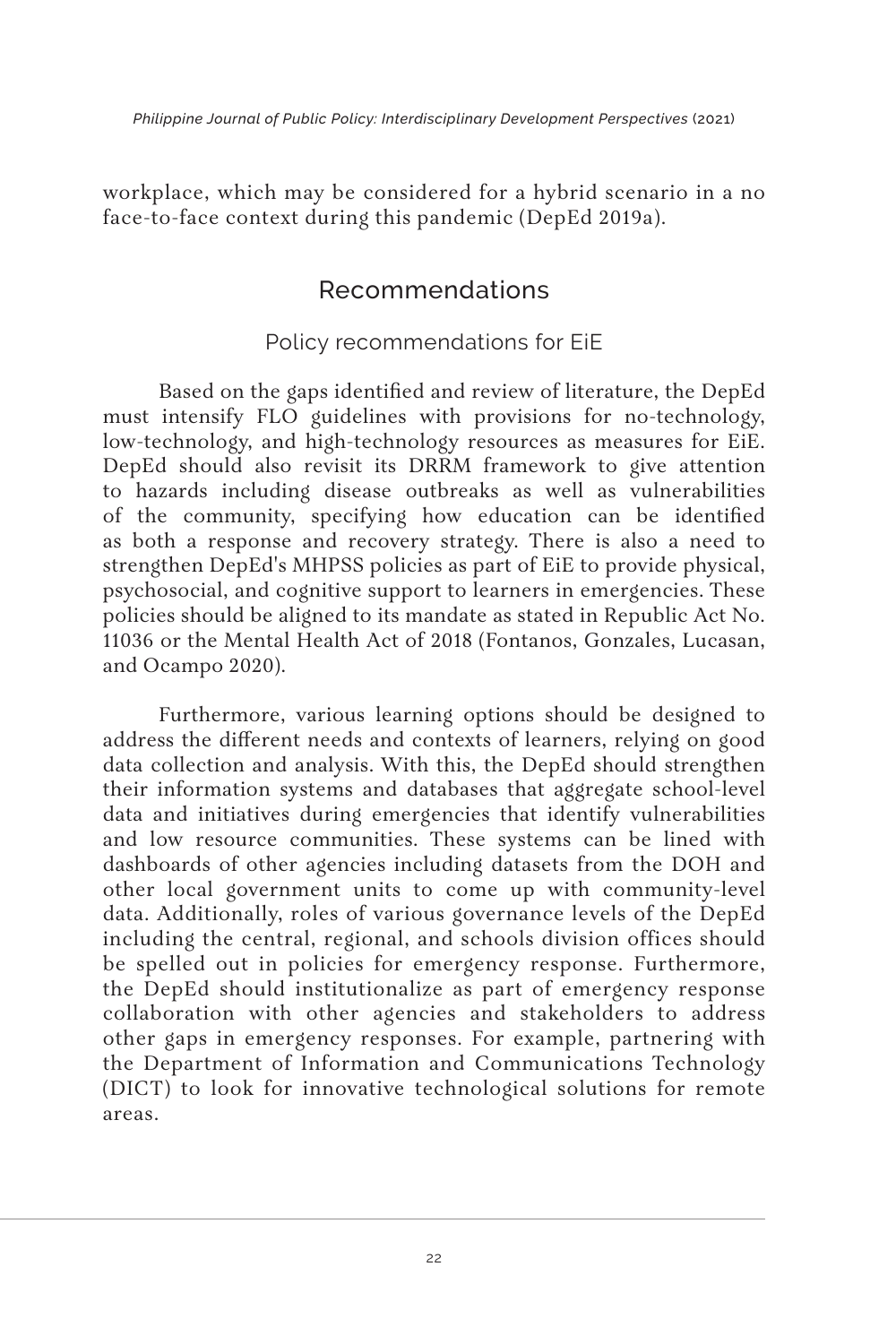Aside from actual implementation data, an EiE policy should be developed based on trends and possible future scenarios. There should be protocols for transitioning to physical face-to-face classes especially if there are communities with no COVID-19 cases, or such a time that vaccines are available and certain areas are considered as low-risk. However, the DepEd should also be able to prepare itself for a worse scenario wherein another pandemic of a stronger strain hits the country. Moreover, there should be a priority system where learners who are most vulnerable are identified and given support and resources.

Additional recommendations that address specific concerns include improving teaching-learning processes by ensuring communication happening between teachers and all their students and strengthening formative assessments that encourage useful feedback. Furthermore, since education response heavily depends on the use of available resources, learning materials and resources to be distributed in multimedia platforms should be developed in collaboration with content experts, instructional designers, and multimedia specialists to ensure quality.

# Policy recommendations for FLOs in SHS

Though there are existing FLOs for high school, the provisions in these programs are not specific enough to address concerns pertaining to the delivery of the SHS tracks. These existing FLO programs however may be leveraged to develop a more streamlined set of policies for FLOs for SHS, especially for tracks which need specialized equipment and facilities or require space for practice or rehearsals.

Aside from looking at the instruction and materials side of the SHS program, the timing of learning areas offered may be another aspect to consider. Schools may opt to offer learning areas which do not involve or have minimal required hands-on activities during the semesters where face-to-face lessons are not possible. Policy iterating a menu of possible schedules may be designed, taking into consideration the possibility of offering core and applied track subjects first instead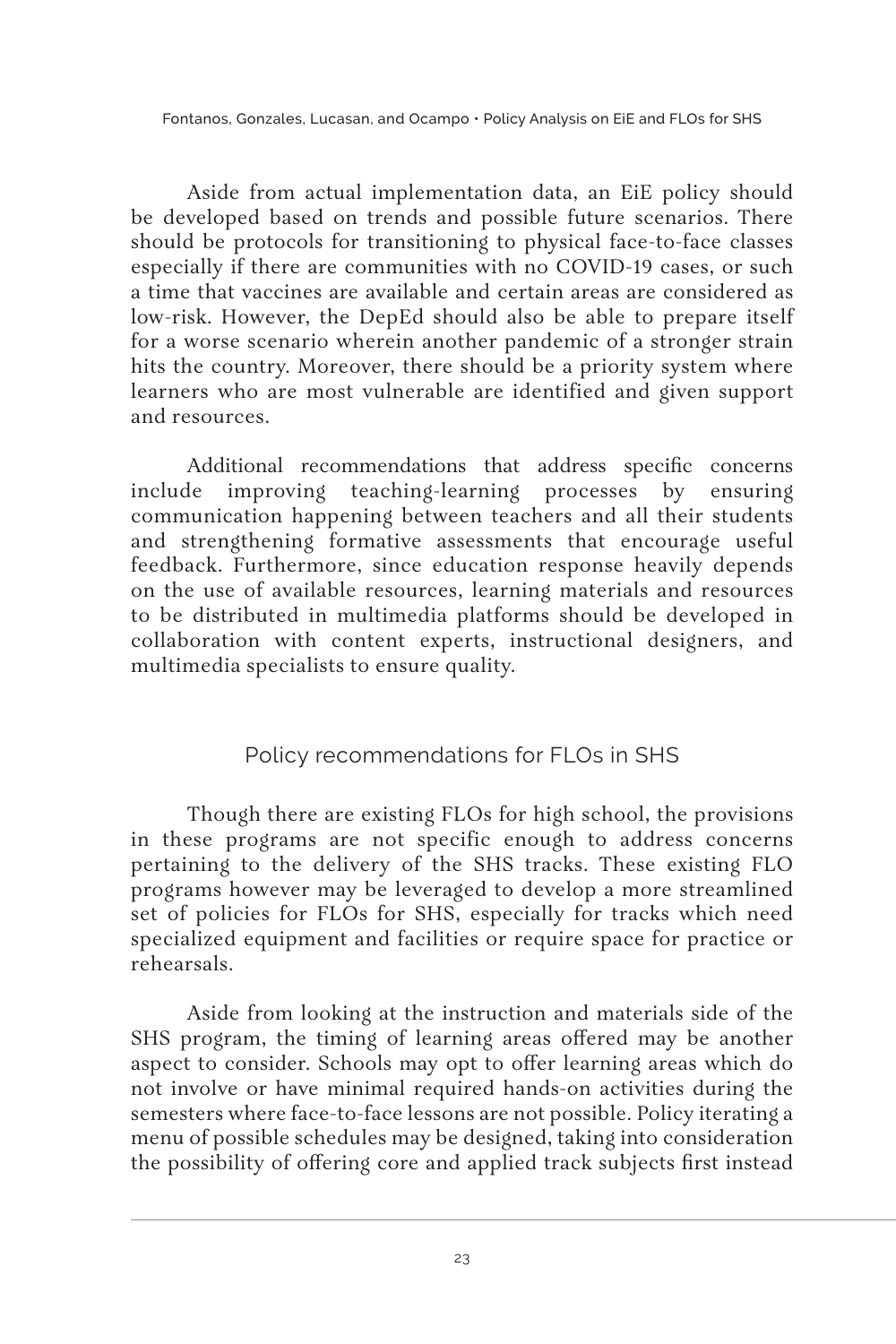of specialization subjects which are more technical in nature and may need practical demonstration of skills learned.

Specific provisions for a highly independent learning scenario will have to be drafted for SHS learners during the time of the pandemic. Schools should work with their students in identifying the best possible modes of learning for their contexts. Special arrangements will have to be made for learning areas which will need access to laboratory, sports, or technical-vocational equipment.

# Conclusion

The effects of the COVID-19 pandemic exposed the need for a comprehensive education in emergencies policy that integrates concepts and principles of flexible learning and disaster risk reduction response. The DepEd policy released in response to the learning needs for SY 2020–2021 lacked clear provisions for foundational standards, access and learning environment, teaching and learning, teacher and education personnel, and education policy. Some of these domains are contained in policies released in the past. However, because of the pandemic's unprecedented scale, existing provisions need further iteration to address the needs of learners. SHS learners are especially affected because of the need for specialized instruction and equipment for some learning areas. Despite this however, they are still at an advantage compared with their younger counterparts because, developmentally, they are able to manage themselves better, and are therefore more capable of coping with flexible learning options. Within the paper are policy suggestions which provide solutions to prevent widening of gaps and ensure protection of all learners which may be applicable not only for the pandemic but for different education in emergencies contexts.

This paper also reflected on policy making as an iterative process of problem solving and evidence gathering. There is a need to come up with better data gathering and analysis strategies to be able to produce more effective and evidence-based policies. Future policies must not only improve emergency response but also be a means to improve education delivery and outcomes. For further studies, it is recommended to look at how these policies were implemented and to provide feedback on future policies.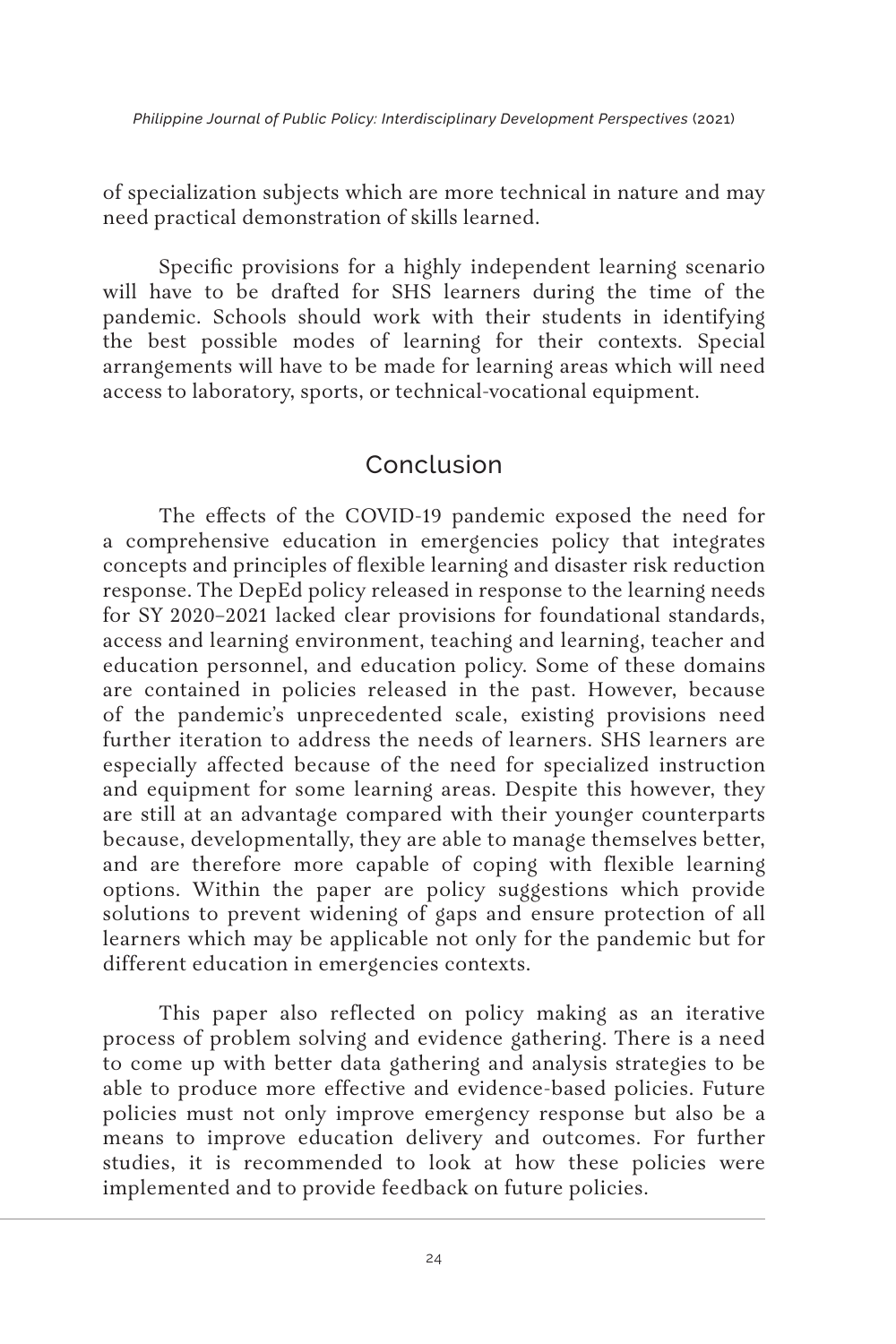**Naomi Fontanos** is a former Senior Research Associate at the University of the Philippines Center for Integrative and Development Studies Education Research Program.

**Junette Fatima Gonzales** is Senior Research Associate at the University of the Philippines Center for Integrative and Development Studies Education Research Program.

**Kathrina Lorraine Lucasan** is Senior Research Associate at the University of the Philippines Center for Integrative and Development Studies Education Research Program. .

**Dina S. Ocampo, Ph.D.** is currently Professor at the University of the Philippines Diliman College of Education. She is also the Convenor of the Education Research Program of the University of the Philippines Center for Integrative and Development Studies.

### References

- Albert, Jose Ramon G., Clarissa C. David, and Jana Flor V. Vizmanos. 2018. "Barriers and Bottlenecks to School Attendance: An Update." PIDS Policy Notes Series No. 2018-17. Quezon City: Philippine Institute for Development Studies.
- Bastable, Susan B. and Michelle A. Dart. 2011. Developmental stages of the learner. USA: Jones and Bartlett Publishers.
- Capano, Giliberto. 2020. "Policy Design and State Capacity in the COVID-19 Emergency in Italy: If You Are Not Prepared for the (Un)expected, You Can Be Only What You Already Are." *Policy and Society* 39, no. 3: 326–44. https://doi.org/10.1080/14494035.2020.1783790.
- Collis, Betty, Jef Moonen, and Jolanda Vingerhoets. 1997. "Flexibility as a Key Construct in European Training: Experiences from the TeleScopia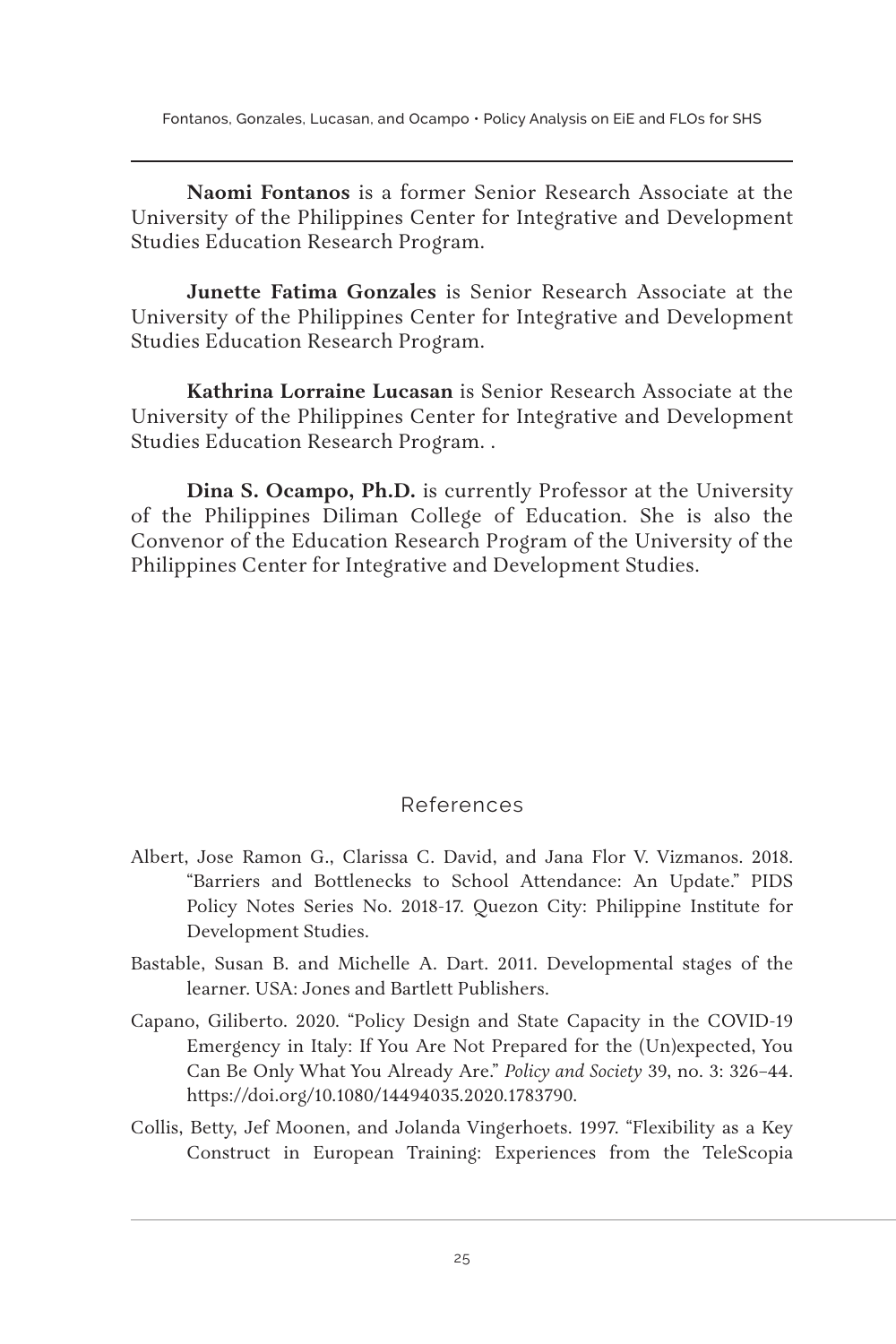Project." *British Journal of Educational Technology* 28: 199–217. https://doi. org/10.1111/1467-8535.00026.

- Corbishley, Rachael. 2020. "Fighting for Education amidst COVID-19 in Uganda." INEE Website https://inee.org/blog/fighting-education-amidst-covid-19 uganda.
- DepEd (Department of Education). 2015. "The Comprehensive Disaster Risk Reduction and Management (DRRM) in Basic Education Framework." DepEd Order No. 37, s. 2015. Pasig City.
- ———. 2019a. "Policy Guidelines on the K to 12 Basic Education Program." DepEd Order No. 21, s. 2019. Pasig City. https://www.deped.gov.ph/wp-content/ uploads/2019/08/DO\_s2019\_021.pdf.
- ———. 2019b. "Strengthening Resilience in Basic Education." Disaster Risk Reduction Management Service. Pasig City. https://www.deped.gov.ph/ wp-content/uploads/2020/11/09\_TLM\_DRRMS-Brochure\_20190830.pdf.
- ———. 2020. "Adoption of the Basic Education Learning Continuity Plan for School Year 2020-2021 in the Light of COVID-19 Public Health Emergency." DepEd Order No. 12, s. 2020. Pasig City. https://www.deped. gov.ph/wp-content/uploads/2020/06/DO\_s2020\_012.pdf.
- ———. n.d.a. *Internet-based Distance Education Program (iDEP) Handbook*. Pasig City: Department of Education.
- ———. n.d.b. *School Disaster Risk Reduction and Management Manual* (Booklets 1 and 2). Pasig City: Department of Education.
- DepEd Planning Service. 2020. *SY 2019–2020 Senior High School Enrollment.*  Internal DepEd Education Management Information System Division (EMISD) dataset. Unpublished.
- Ducanes, Geoffrey M., and Dina Joana Ocampo. 2020. "The Impact of the New Senior High School Program on the School Participation of 16 and 17-year old Learners in the Philippines." *The Philippine Statistician* 68, no. 2: 111– 30.
- Education Cannot Wait. n.d. "COVID-19 and Education in Emergencies." https:// www.educationcannotwait.org/covid-19/.
- European Commission. 2020a. *How VET Stakeholders are Facing the COVID-19 Emergency.* Brussels: European Commission Directorate-General for Employment, Social Affairs and Inclusion.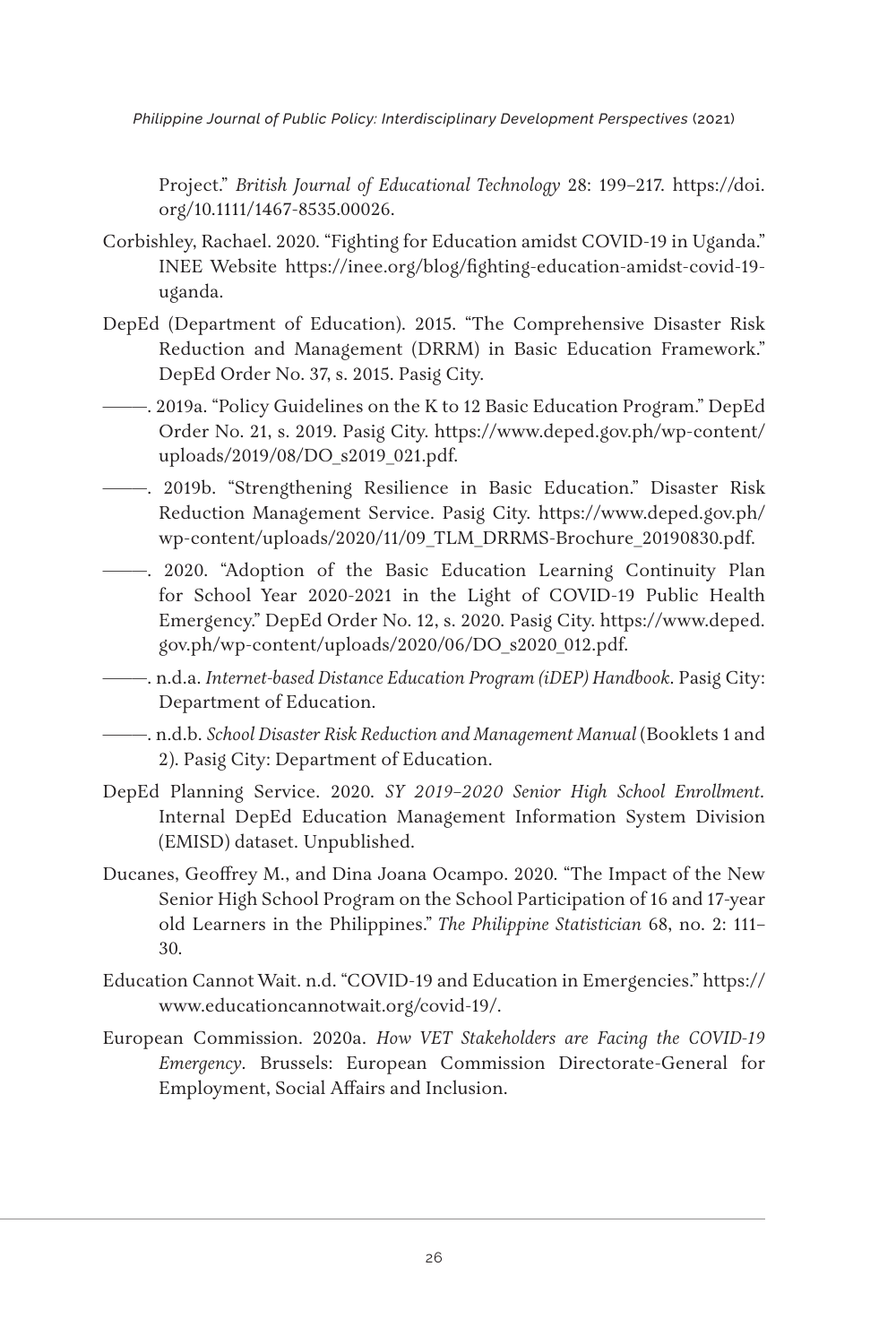- ———. 2020b. "European Vocational Skills Week: Fight against COVID-19." European Commission. https://ec.europa.eu/social/vocational-skillsweek/fight-against-covid-19\_en#1.
- Fontanos, Naomi, Fatima Junette Gonzales, Kathrina Lucasan, and Dina S. Ocampo. 2020. "Revisiting Flexible Learning Options in Basic Education in the Philippines: Implications for Senior High School." Quezon City, Philippines: UP Center for Integrative and Development Studies.
- Foxell, Simon, and Ian Cooper. 2015. "Closing the Gaps." *Building Research and Information* 43, no. 4: 399–406.
- Goode, Sigi, Robert Willis, James Wolf, and Albert Harris. 2007. "Enhancing IS Education with Flexible Teaching and Learning." *Journal of Information Systems Education.* http://hdl.handle.net/10613/3149.
- Gordon, Neil. 2014. F*lexible Pedagogies: Technology-enhanced Learning*. York: The Higher Education Academy. https://www.heacademy.ac.uk/system/files/ resources/TEL\_report\_0.pdf.
- INEE (Inter-agency Network for Education in Emergencies). 2010. *Minimum Standards for Education: Preparedness, Response, Recovery.* New York, USA: Inter-agency Network for Education in Emergencies.
- 2020. Technical Note: Education during the COVID-19 Pandemic, version 1. https://inee.org/system/files/resources/INEE%20Technical%20 Note%20on%20COVID-19%20EN%202020-04-23.pdf.
- Jabal, Amani Abu, Maryam Davari, Elisa Bertino, Christian Makaya, Seraphin Calo, Dinesh Verma, Alessandra Russo, and Christopher Williams. 2018. "Methods and Tools for Policy Analysis." *ACM Computing Surveys* 51, no. 6 (February): 1–35. https://doi.org/10.1145/3295749.
- Krippendorff, Klaus. 2004. *Content Analysis: An Introduction to Its Methodology* (2nd ed.). Thousand Oaks, CA: Sage.
- Lee, Mark, and Catherine McLoughlin. 2010. "Beyond Distance and Time Constraints: Applying Social Networking Tools and Web 2.0 Approaches to Distance Learning." In *Emerging Technologies in Distance Education,* edited by George Veletsianos, 61–87. Edmonton, AB: Athabasca University Press.
- Marinas, Bella. 2000. "Philippines." In *Science Education for Contemporary Society: Problems, Issues and Dilemmas; Final Report of the International Workshop on the Reform in the Teaching of Science and Technology at Primary and Secondary Level in Asia: Comparative References to Europe,* edited by Muriel Poisson, 51–56. Beijing: International Bureau of Education, The Chinese National Commission for UNESCO.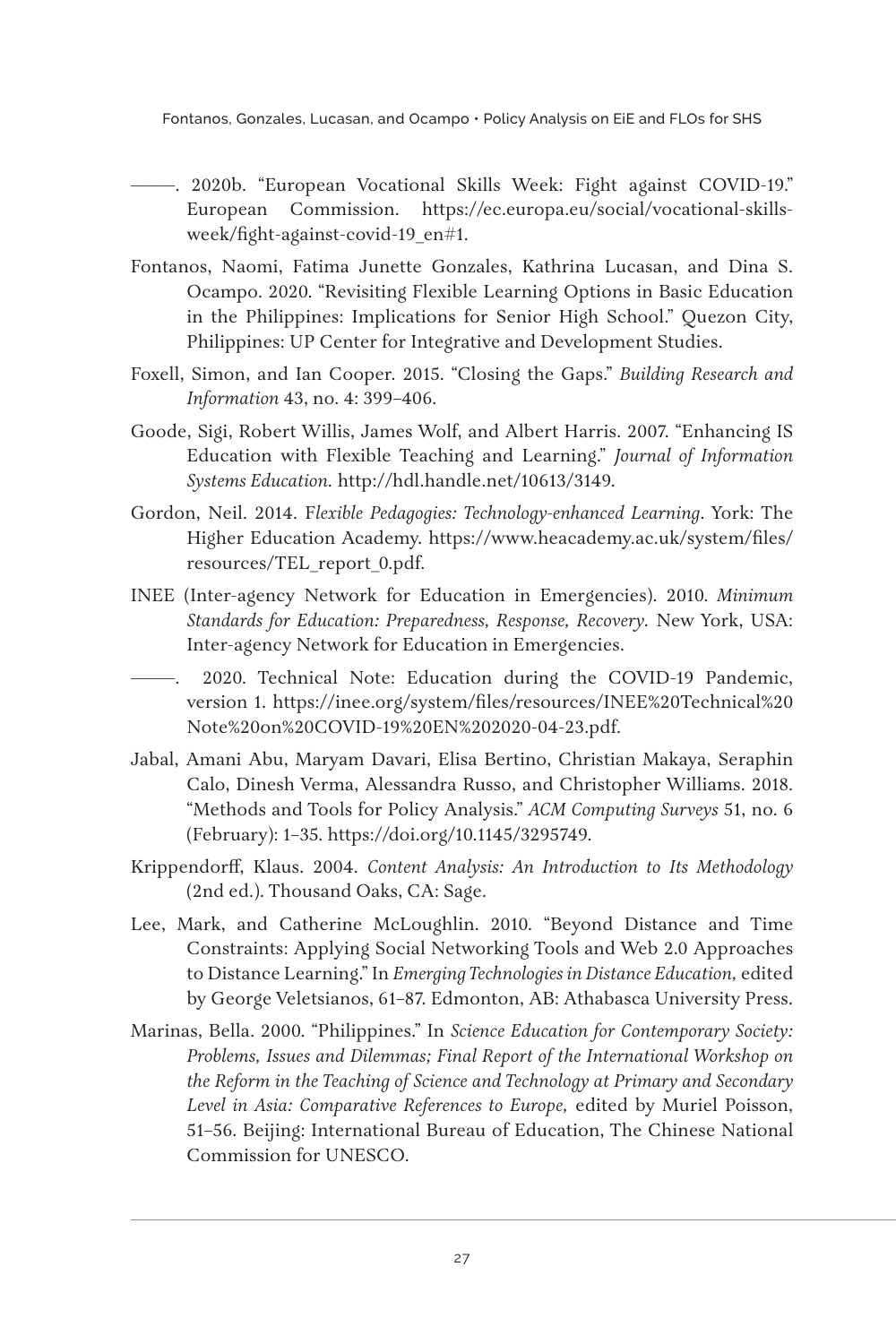- Mateo, Janvic. 2018. "Senior High School Results Exceeded Expectations – DepEd." *Philstar Global*, May 11, 2018. https://www.philstar.com/ headlines/2018/05/11/1814173/senior-high-school-results-exceededexpectations-deped.
- National Education for All Committee. 2010. *A Survey of Basic Learning Needs Providers, Programs and Financing in the Philippines*. Philippines: SEAMEO INNOTECH.
- Nicolai, Susan, and Sébastien Hine. 2015. *Investment for Education in Emergencies: A Review of Evidence.* London, UK: Overseas Development Institute.
- Patton, Carl, David Sawicki, and Jennifer Clark. 2016. *Basic Methods of Policy Analysis and Planning.* London and New York: Routledge.
- PIDS (Philippine Institute for Development Studies). 2009. "Improving Local Service Delivery for the MDGs in Asia: The Case of the Philippines." PIDS Discussion Paper Series No. 2009-34. Makati City: Philippine Institute for Development Studies.
- Prasad, Bammidi Devi. 2019. "Qualitative Content Analysis: Why is it Still a Path Less Taken?" *Forum: Qualitative Social Research* 20, no. 3.
- Preclaro-Ongtengco, Maria Hazelle. 2019. Basic education curriculum, assessment, and corresponding ICT. In: Ocampo, D. and Lucasan, K. L. (Eds.), Key Issues in Curriculum, Assessment, and ICT in Basic Education (pp. 41-46). University of the Philippines Center for Integrative and Development Studies.
- Ramos, Pia Anna Perfecto, Maria Regina M. Hechanova, Eduardo C. Caligner, and Anna Katrina K. Bersamin. 2015. *Supporting Enabling and Empowering Students: Manual on Psychosocial Interventions for Secondary School-aged Students during Disasters and Emergency Situations; Teachers' Manual.* Jakarta: United Nations Educational, Scientific, and Cultural Organization.
- Rosario, Florangel. 1964. "Instruction by Television in Secondary Schools." *Philippine Studies* 12, no. 4 (1964): 723–26.
- Rosario-Braid, Florangel. 2020. "An Alternative Learning System." Pagbabago, *Manila Bulletin*, May 1, 2020. https://news.mb.com.ph/2020/05/02/analternative-learning-system/.
- Ryan, Alex, and Daniella Tilbury. 2013. *Flexible Pedagogies: New Pedagogical Ideas.* The Higher Education Academy. https://www.heacademy.ac.uk/sites/ default/files/resources/npi\_report.pdf.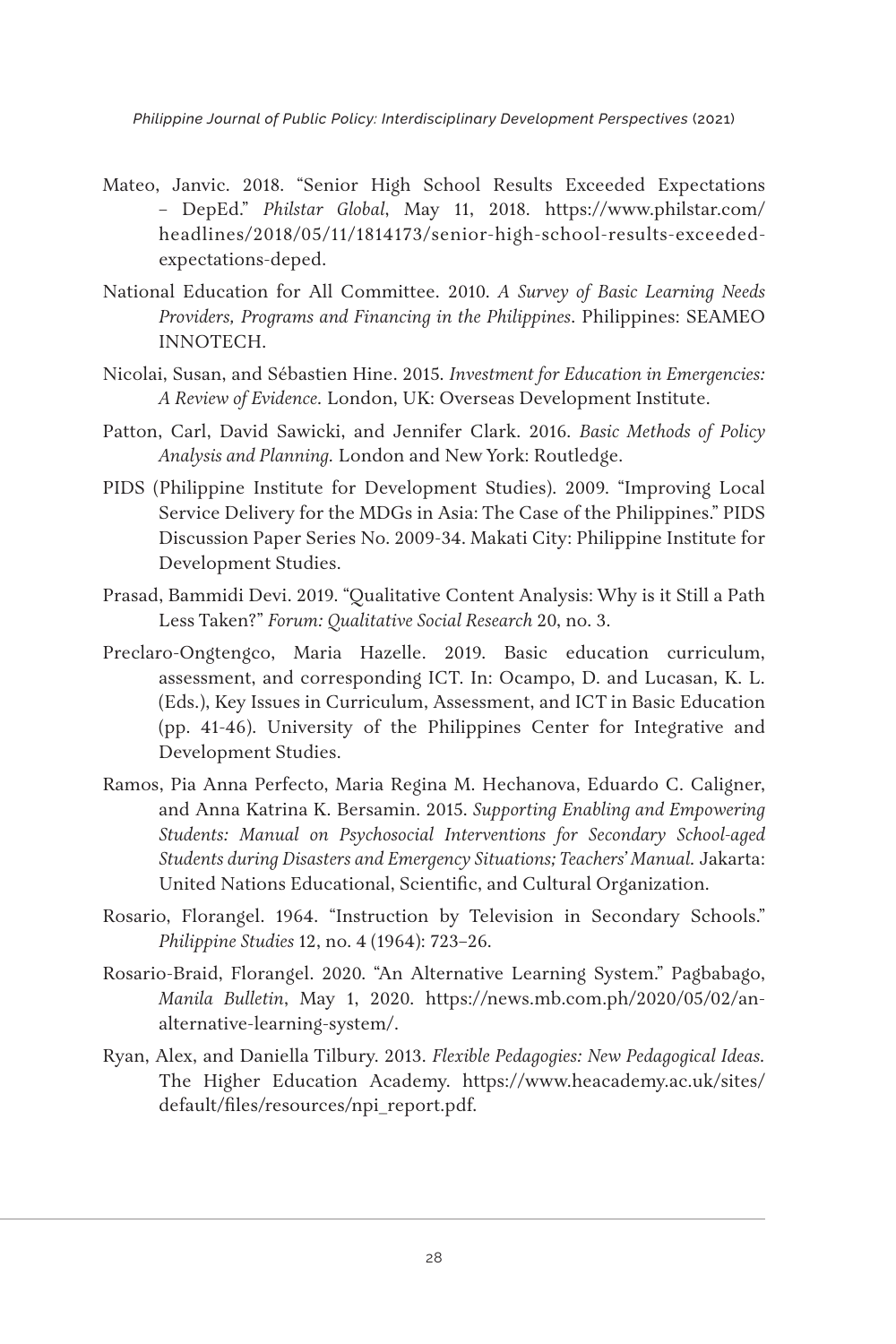- Schreier, Margrit. 2014. "Qualitative Content Analysis." In *The Sage Handbook of Qualitative Data Analysis*, edited by Uwe Flick, 170–83. London: Sage. https://methods.sagepub.com/Book/the-sage-handbook-of-qualitativedata-collection.
- SEAMEO Regional Center for Educational Innovation and Technology. 2017. Best practices of secondary level alternative delivery modes: A case study of the open high school program in the Philippines. Philippines: SEAMEO INNOTECH.
- Song, Samuel, Cixin Wang, Dorothy L. Espelage, Pam Fenning, and Shane R. Jimerson. 2020. "COVID-19 and School Psychology: Adaptations and New Directions for the Field." *School Psychology Review* 49, no. 4: 431–37. https://doi.org/10.1080/2372966X.2020.1852852.
- United Nations. 2020. "Policy Brief: Education during COVID-19 and Beyond." https://www.un.org/development/desa/dspd/wp-content/uploads/ sites/22/2020/08/sg\_policy\_brief\_covid-19\_and\_education\_august\_2020. pdf.
- UNICEF (United Nations Children's Fund). 2011. *Progress Evaluation of UNICEF's Education in Emergencies and Post-Crisis Transition Programme: Angola Case Study*. New York: UNICEF. https://inee.org/system/files/resources/ EEPCT-Angola\_Case\_Study\_042011.pdf
- UNESCO (United Nations Educational, Scientific and Cultural Organization). 2015. "Education 2030, Incheon Declaration and Framework for Action." http://uis.unesco.org/sites/default/files/documents/education-2030 incheon-framework-for-action-implementation-of-sdg4-2016-en\_2.pdf.
- ———. 2020a. "Distance Learning Solutions." UNESCO. https://en.unesco.org/ covid19/educationresponse/solutions.
- ———. 2020b. "National Learning Platforms and Tools." UNESCO. https:// en.unesco.org/covid19/educationresponse/nationalresponses.
- United Nations General Assembly. 2010. Resolution Adopted by the General Assembly: The Right to Education in Emergency Situations. https:// inee.org/system/files/resources/UN\_UNR-%20The%20Right%20to%20 Education%20in%20Emergency%20Situations\_2010\_ENG.pdf.
- Vergel de Dios, Benjamin. 2016. "Building and Sustaining National ICT/ Education Agencies: Lessons from the Philippines." World Bank Education, Technology & Innovation: SABER-ICT Technical Paper Series No.15. Washington, D.C.: The World Bank.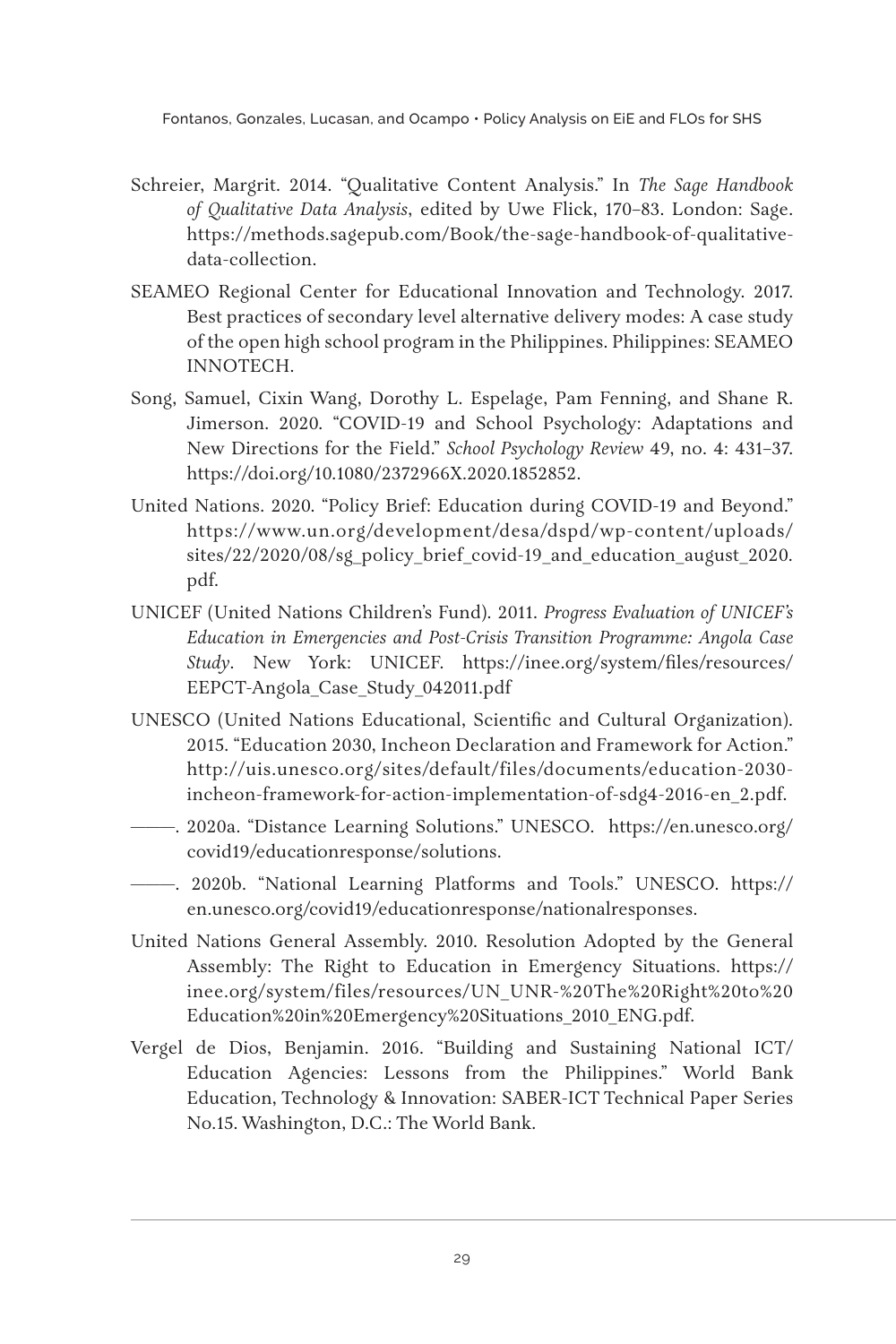- Versmesse, Indra, Ilse Derluyn, Jan Masschelein and Lucia De Haene. 2017. "After Conflict Comes Education? Reflections on the Representations of Emergencies in 'Education in Emergencies.'" *Comparative Education* 53, no. 4: 538–57. https://doi.org/10.1080/03050068.2017.1327570.
- World Bank. 2020. The COVID-19 *Pandemic: Shocks to Education and Policy Responses.* Washington, D.C.: The World Bank Group.

# Annex A

# K to 12 Basic Education Program Senior High School (SHS) Tracks and Strands

## The Academic Track

The Academic Track has four strands:

- 1. Accountancy, Business, and Management (ABM) Strand;
- 2. Humanities and Social Sciences (HUMSS) Strand;
- 3. Science, Technology, Engineering, and Mathematics (STEM) Strand; and
- 4. General Academic Strand (GAS)

### ABM Strand

- a. Applied Economics
- b. Business Ethics and Social Responsibility
- c. Fundamentals of Accountancy, Business and Management 1
- d. Fundamentals of Accountancy, Business and Management 2
- e. Business Math
- f. Business Finance
- g. Organization and Management
- h. Principles of Marketing
- i. Work Immersion/Research/Career Advocacy/Culminating Activity (i.e., Business Enterprise Simulation)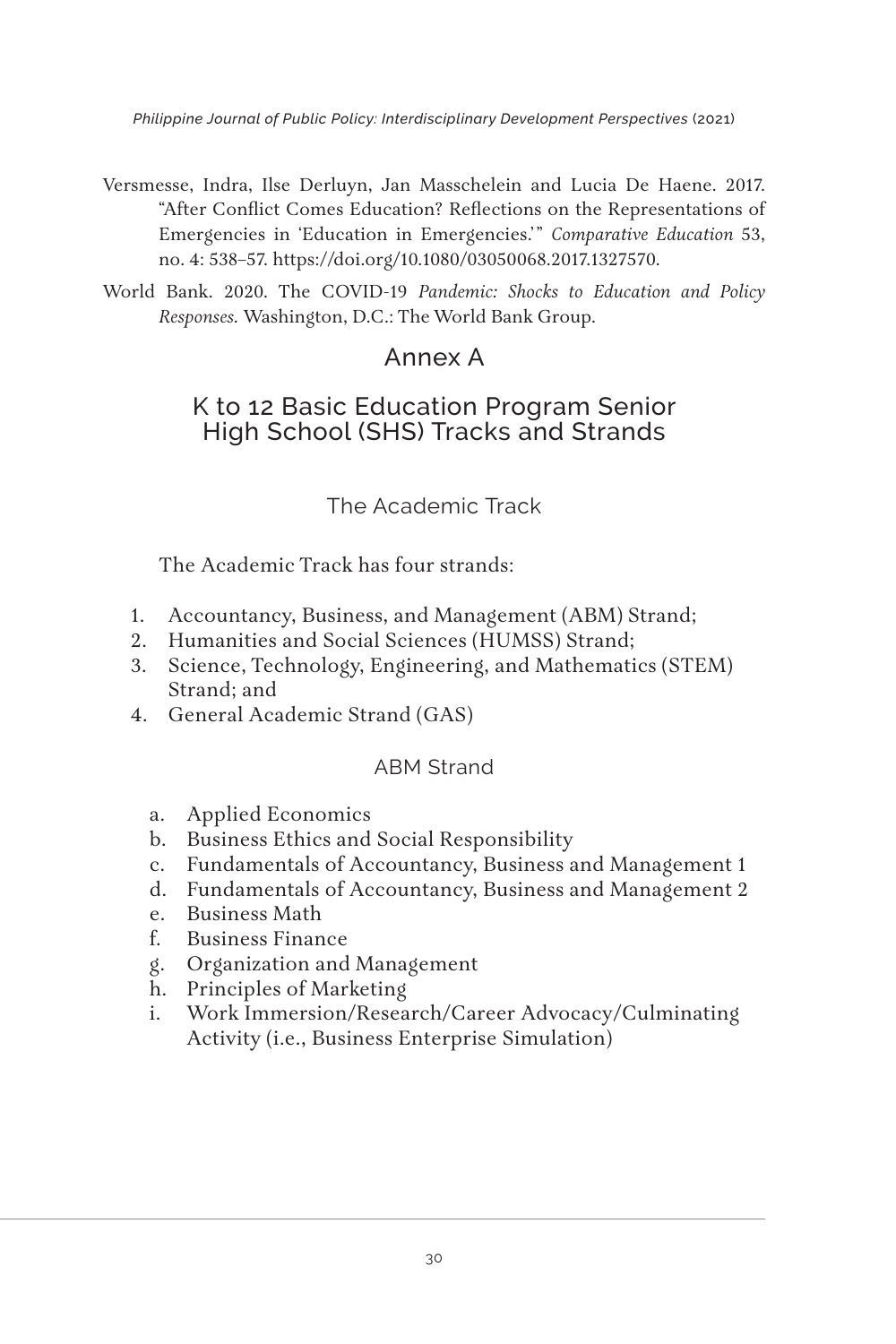# HUMSS Strand

- a. Creative Writing/Malikhaing Pagsulat
- b. Creative Nonfiction
- c. Introduction to World Religions and Belief Systems
- d. Community Engagement, Solidarity, and Citizenship
- e. Philippine Politics and Governance
- f. Trends, Networks, and Critical Thinking in the 21st Century
- g. Disciplines and Ideas in the Social Sciences
- h. Disciplines and Ideas in the Applied Social Sciences
- i. Work Immersion/Research/Career Advocacy/Culminating Activity

### STEM Strand

- a. Pre-Calculus
- b. Basic Calculus
- c. General Biology 1
- d. General Biology 2
- e. General Physics 1
- f. General Physics 2
- g. General Chemistry 1
- h. General Chemistry 2
- i. Work Immersion/Research/Career Advocacy/Culminating Activity

### GAS

- a. Humanities 1
- b. Humanities 2
- c. Social Science 1
- d. Applied Economics
- e. Organization and Management
- f. Disaster Readiness and Risk Reduction
- g. Elective 1
- h. Elective 2
- i. Work Immersion/Research/Career Advocacy/Culminating Activity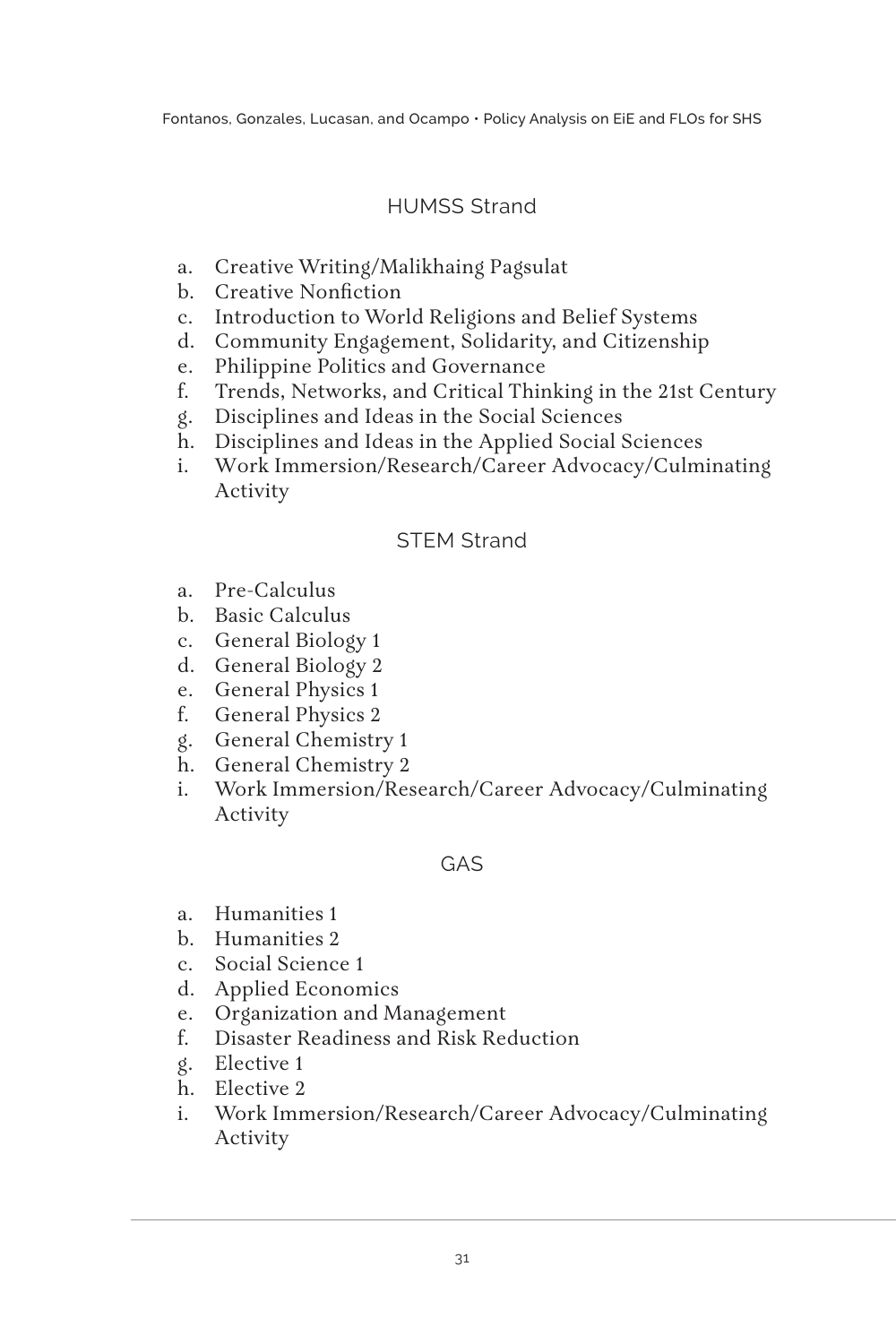The Sports Track

- 1. Safety and First Aid
- 2. Human Movement
- 3. Fundamentals of Coaching
- 4. Sports Officiating and Activity Management
- 5. Fitness, Sports and Recreation Leadership
- 6. Psychosocial Aspects of Sports and Exercise
- 7. Fitness Testing and Exercise Programming
- 8. Practicum (in-campus)
- 9. Work Immersion/Research/Career Advocacy/Culminating Activity (i.e., Apprenticeship (off-campus))

# The Arts and Design Track

- 1. Creative Industries I: Arts and Design Appreciation and Production
- 2. Creative Industries II: Performing Arts
- 3. Physical and Personal Development in the Arts
- 4. Developing Filipino Identity in the Arts
- 5. Integrating the Elements and Principles of Organization in the Arts
- 6. Leadership and Management in Different Arts Fields
- 7. Apprenticeship and Exploration of Different Arts Fields
- 8. Work Immersion/Research/Career Advocacy/Culminating Activity (i.e., Exhibit for Arts Production/Performing Arts Production)

The Technical-Vocational-Livelihood (TVL) Track

- 1. Agri-Fishery Arts
	- a. Agricultural Crops Production (NC I)
	- b. Agricultural Crops Production (NC II)
	- c. Agricultural Crops Production (NC III)
	- d. Animal Health Care Management (NC III)
	- e. Animal Production (Poultry-Chicken) (NC II)
	- f. Animal Production (Large Ruminants) (NC II)
	- g. Animal Production (Swine) (NC II)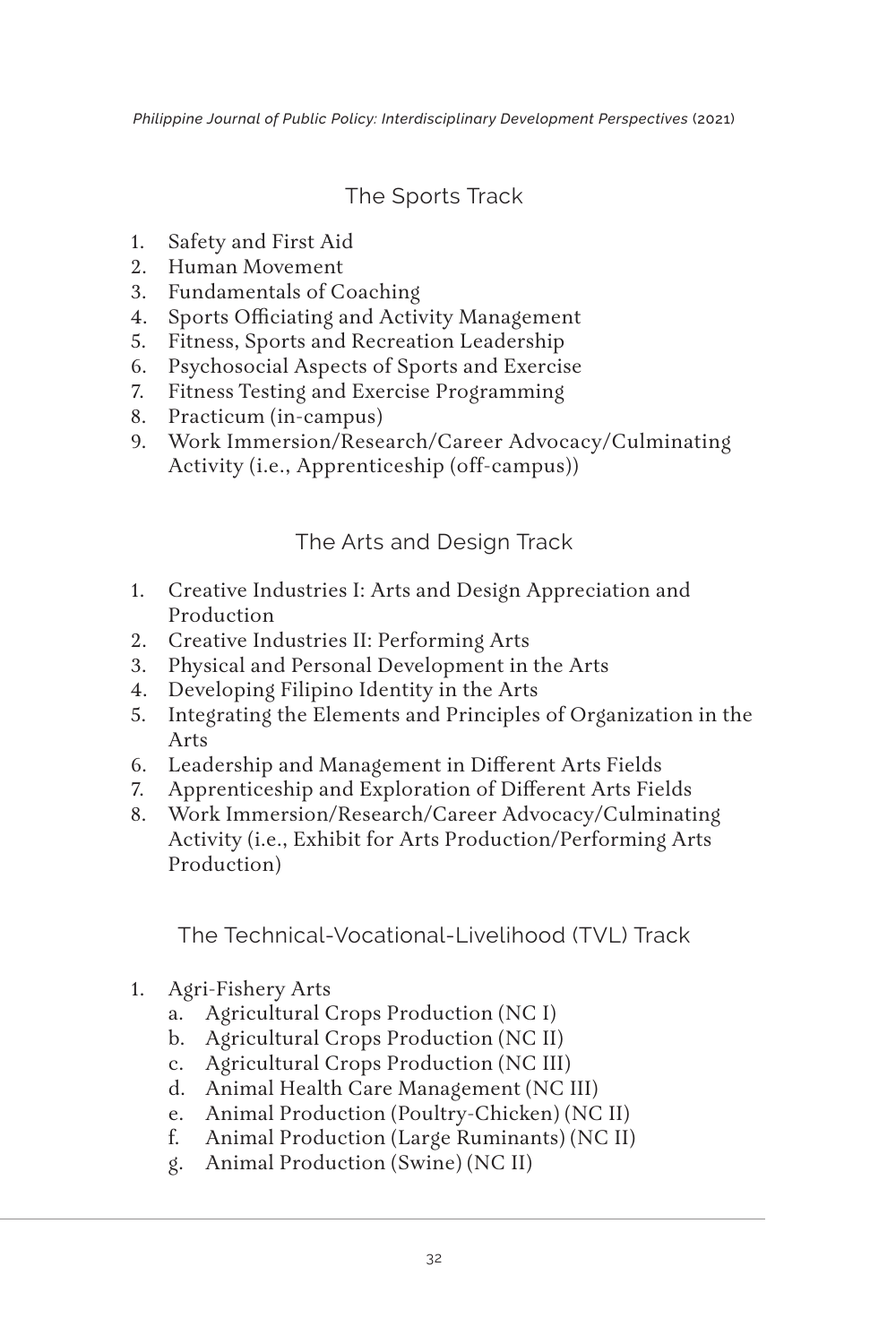- h. Aquaculture (NC II)
- i. Artificial Insemination (Large Ruminants) (NC II)
- j. Artificial Insemination (Swine) (NC II)
- k. Fish Capture (NC II)
- l. Fishing Gear Repair and Maintenance (NC III)
- m. Fish-Products Packaging (NC II)
- n. Fish Wharf Operation (NC I)
- o. Food Processing (NC II)
- p. Horticulture (NC III)
- q. Landscape Installation and Maintenance (NC II)
- r. Organic Agriculture (NC II)
- s. Pest Management (NC II)
- t. Rice Machinery Operations (NC II)
- u. Rubber Processing (NC II)
- v. Rubber Production (NC II)
- w. Slaughtering Operations (Hog/Swine/Pig) (NC II)
- 2. Home Economics
	- a. Attractions and Theme Parks Operations with Ecotourism (NC II)
	- b. Barbering (NC II)
	- c. Bartending (NC II)
	- d. Beauty/Nail Care (NC II)
	- e. Bread and Pastry Production (NC II)
	- f. Caregiving (NC II)
	- g. Commercial Cooking (NC III)
	- h. Cookery (NC II)
	- i. Dressmaking (NC II)
	- j. Events Management Services (NC III)
	- k. Fashion Design (Apparel) (NC III)
	- l. Food and Beverage Services (NC II)
	- m. Front Office Services (NC II)
	- n. Hairdressing (NC II)
	- o. Hairdressing (NC III)
	- p. Handicraft (Basketry, Macramé) (Non-NC)
	- q. Handicraft (Fashion Accessories, Paper Craft) (Non-NC)
	- r. Handicraft (Needlecraft) (Non-NC)
	- s. Handicraft (Woodcraft, Leathercraft) (Non-NC)
	- t. Housekeeping (NC II)
	- u. Local Guiding Services (NC II)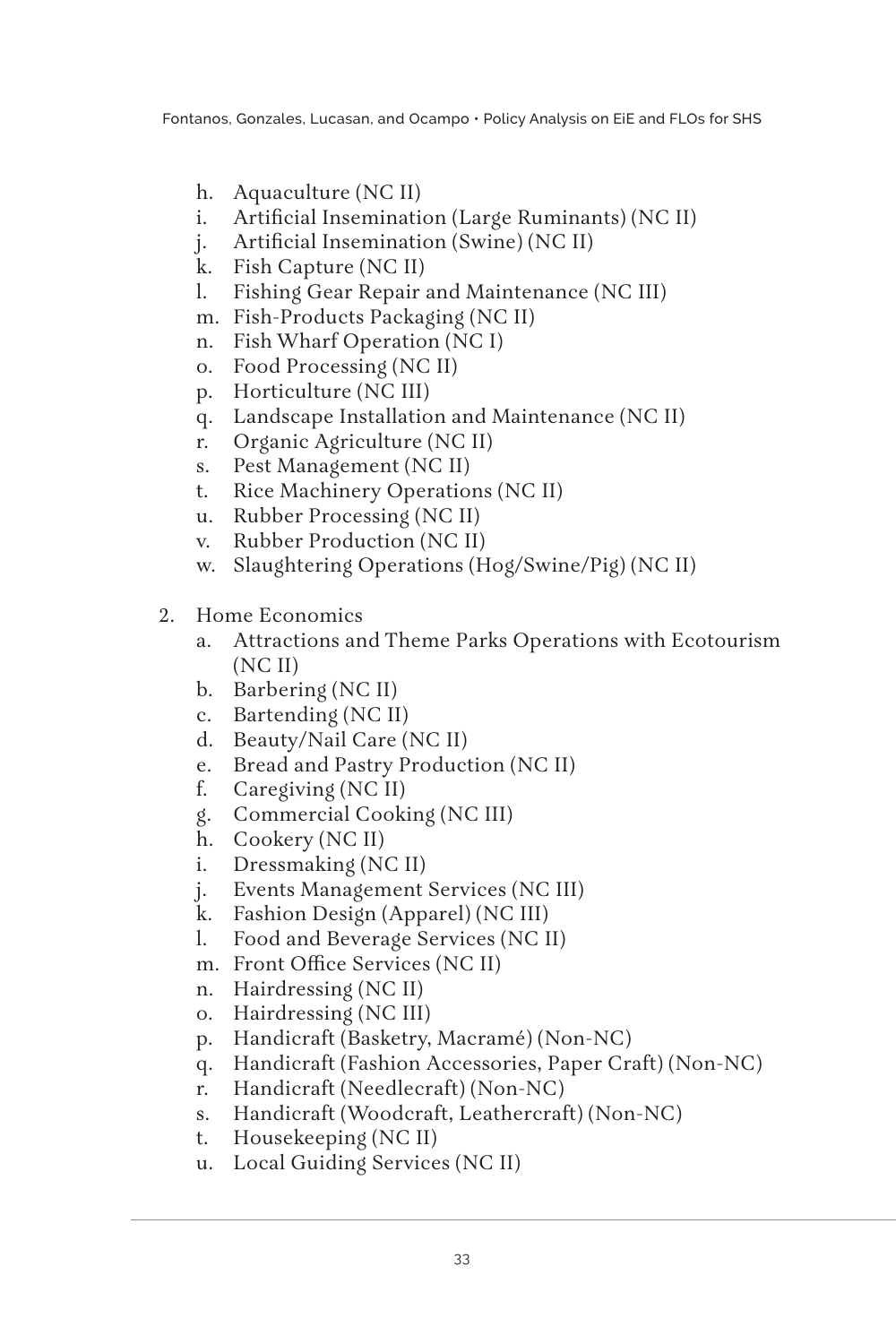- v. Tailoring (NC II)
- w. Tourism Promotion Services (NC II)
- x. Travel Services (NC II)
- y. Wellness Massage (NC II)
- 3. Industrial Arts
	- a. Automotive Servicing (NC I)
	- b. Automotive Servicing (NC II)
	- c. Carpentry (NC II)
	- d. Carpentry (NC III)
	- e. Construction Painting (NC II)
	- f. Domestic Refrigeration and Air-conditioning (DOMRAC) Servicing (NC II)
	- g. Driving (NC II)
	- h. Electrical Installation and Maintenance (NC II)
	- i. Electric Power Distribution Line Construction (NC II)
	- j. Electronic Products Assembly and Servicing (NC II)
	- k. Furniture Making (Finishing) (NC II)
	- l. Instrumentation and Control Servicing (NC II)
	- m. Gas Metal Arc Welding (GMAW) (NC II)
	- n. Gas Tungsten Arc Welding (GTAW) (NC II)
	- o. Machining (NC I)
	- p. Machining (NC II)
	- q. Masonry (NC II)
	- r. Mechatronics Servicing (NC II)
	- s. Motorcycle/Small Engine Servicing (NC II)
	- t. Plumbing (NC I)
	- u. Plumbing (NC II)
	- v. Refrigeration and Air-Conditioning (Packaged Air-Conditioning Unit [PACU]/Commercial Refrigeration Equipment [CRE]) Servicing (NC III)
	- w. Shielded Metal Arc Welding (NC I)
	- x. Shielded Metal Arc Welding (NC II)
	- y. Tile Setting (NC II)
	- z. Transmission Line Installation and Maintenance (NC II)
- 4. Information and Communications Technology
	- a. Animation (NC II)
	- b. Broadband Installation (Fixed Wireless Systems) (NC II)